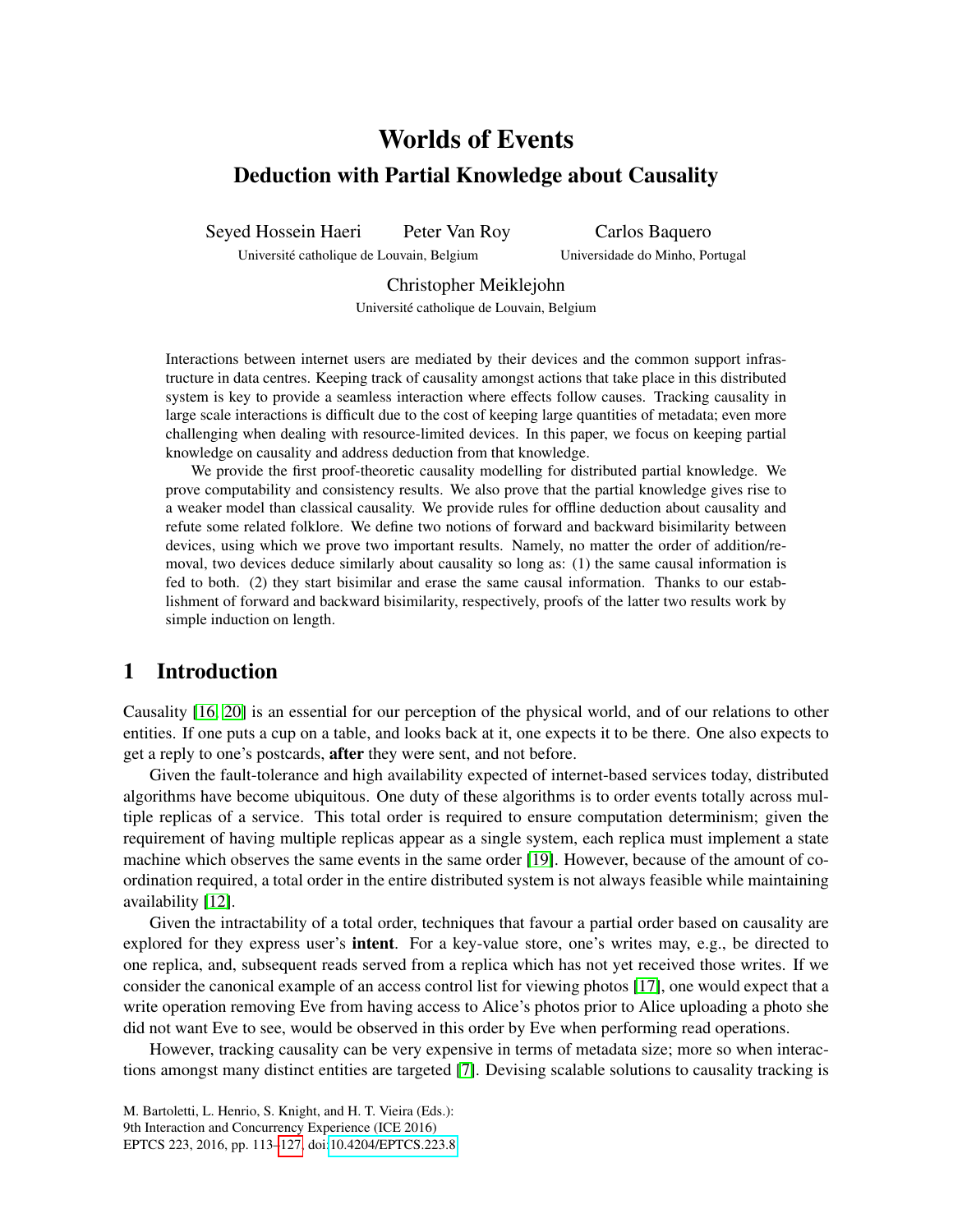a demanding problem [\[17,](#page-14-5) [21\]](#page-14-7) to the extent that some solutions even accept to lose causal information by pruning metadata [\[8\]](#page-14-8). Be it because available resources are limited (say to an edge device) or because a replica (say in a data centre) is temporarily out-of-sync, only a partial view of the system causality might be available. There is not much study on dealing with that partiality of knowledge, however. In this paper, we address that problem via a proof-theoretic modelling for partial causality knowledge of distributed systems. Partiality is not a loss in our model: What is not stored might be deducible – acting in favour of metadata size reduction.

Contributions of this paper are as follows:

- 1. We model distributed causality such that the holistic system and the partial causal knowledge of a device are categorically distinct (Definitions [2.1](#page-2-0) and [2.3\)](#page-2-1).
- 2. We offer rules for deducing causality when a device is online (Definition [3.1\)](#page-4-0) and prove its computability (Theorem [3.4\)](#page-6-0) and consistency (Theorem [3.5\)](#page-6-1).
- 3. We show that deduction of causality with partial knowledge is strictly less accurate than the holistic causal knowledge (Lemma [3.7\)](#page-7-0) and that the deductions of different devices do not conflict (Corollary [3.8\)](#page-7-1).
- 4. We offer rules for a device to deduce causal information independent of new causal data from outside, e.g., when offline (Definition [4.1\)](#page-8-0) and prove its consistency with the online rules (Lemmata [4.2](#page-8-1) and [4.3\)](#page-9-0). We also prove a related folklore wrong (Lemma [4.4\)](#page-9-1) using the latter machinery.
- 5. We craft a notion of bisimilarity (Definition [5.1\)](#page-9-2) and prove that the order of arrival of new causal data is insignificant for bisimilar devices (Theorem [5.8\)](#page-11-0).
- 6. We craft another notion of bisimilarity (Definition [6.2\)](#page-12-0) to prove that the order of removal of causal data is also insignificant for bisimilar devices (Theorem [6.4\)](#page-12-1).

Unlike traditional approaches to causality modelling that store a partial order of known causally related events and consider non related events as concurrent events, we explicitly model concurrency information and provide a broader spectrum of relations amongst events.

Real-World Benefits The technical developments of this paper are beneficial in the following ways:

Firstly, whilst being more general, our forward bisimilarity (Definition [5.6\)](#page-10-0) captures replication: likestated replicas are bisimilar. Replication in distributed systems serves fault-tolerance in that, for example, a like-stated replica will cover for a crashed replica. The idea is that, because the replica providing the cover was like-stated, the crash will go unobserved. Our forward bisimilarity serves that by its formalism for observational equivalence. Secondly, offline decision making (Definition [4.1\)](#page-8-0) entails that, in presence of network partitions, a device gone offline will still be able to make (useful) new deductions (e.g., Lemma [4.4\)](#page-9-1). It only is that the new deductions may not be at the same level of accuracy as those of its bisimilar devices that are still connected or when the device itself retrieves connection (Lemma [3.7\)](#page-7-0). That is the service offline decision making provides to fault-tolerance. Thirdly, Theorems [5.8](#page-11-0) and [6.4](#page-12-1) are formal characterisations for strong eventual consistency—so long as all the correspondences arrive/leave, the replicas are causally consistent, i.e., forward/backward bisimilar—serving key-value stores.

## 2 Worlds of Events and Microcosms

Call a binary relation *R* a strict partial order on a set *P* when *R* is irreflexive, asymmetric, and transitive. Then, we say that  $(P, R)$  is a strict poset. For a strict poset  $(T, R)$ , when *R* is also total, call  $(T, R)$  a strict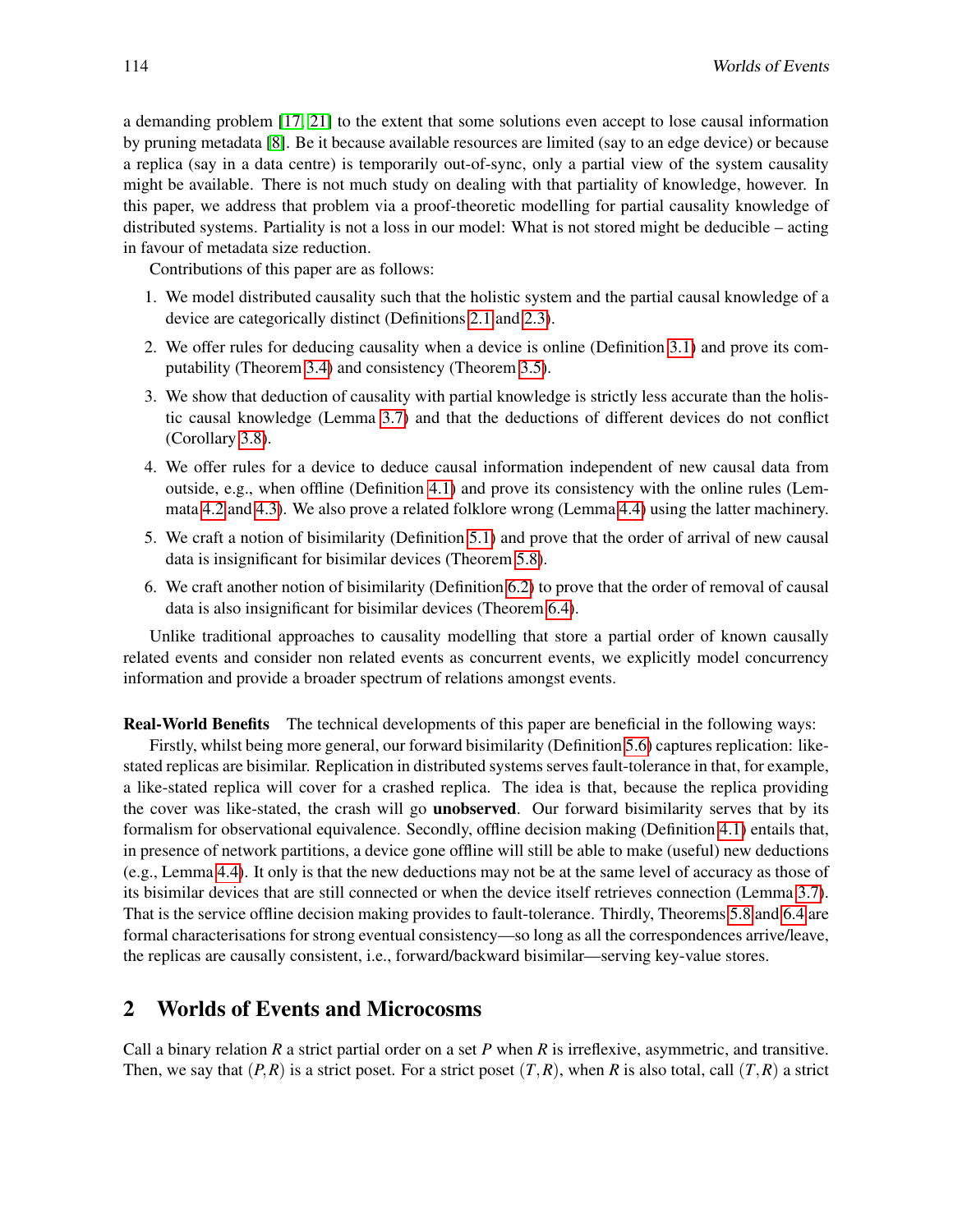chain. Let *R* be a relation on a set *S*. For a subset *U* of *S*, the symbol  $R_{|U|}$  denotes *R* restricted to *U*. We use " $\vee$ " for the exclusive or of mathematical logic. For a set *S*, write |*S*| for the cardinality of *S*. As is common in Set Theory,  $\mathbf{x}_0$  denotes the cardinality of Natural Numbers (N). Throughout this paper, " is our wild card; its usage expresses our lack of interest in the exact details of what "—" has replaced.

<span id="page-2-0"></span>**Definition 2.1** *Call*  $W(<, ||)$  *a world of events when:* 

*(W1) W* is an infinitely countable set (i.e.,  $|W| = \aleph_0$ ) of events that are ranged over by  $e_1, e_2, \ldots, e, e', \ldots$ ,

 $(W2)$   $\lt$  *and*  $\parallel$  *are binary relations defined on W* that are ranged over by  $r_1, r_2, \ldots, r, r', \ldots$ ,

*(W3)*  $(W, \leq)$  *is a strict poset,* 

<span id="page-2-2"></span> $(W4)$  *is irreflexive and symmetric, and* 

<span id="page-2-6"></span>*(W5)*  $e_1 \neq e_2$  *iff*  $e_1 \parallel e_2 \vee e_1 < e_2 \vee e_2 < e_1$ .

*For*  $e_1, e_2 \in W$ , when  $(e_1, e_2) \in r$  *for*  $r \in \{<, \parallel\}$ , we write  $W \models e_1 r e_2$  *and say*  $e_1 r e_2$  *holds for*  $W \Box$ 

The relations  $\lt$  and  $\parallel$  denote the familiar happens-before and is-concurrent-with, respectively [\[16\]](#page-14-1). Notice that here we define  $\parallel$  explicitly – whilst the usual derived definition for non strict posets covers the elements that are not related in the order by stating  $e_1 \parallel e_2$  iff  $e_1 \nleq e_2 \wedge e_2 \nleq e_1$ . Notice also that, in line with the traditional understanding about it [\[20,](#page-14-2) Observation 1.3], [\(W4\)](#page-2-2) does not define  $\parallel$  transitive.

For a world of events, we take the relation  $\langle \rangle$  (read is-causally-related-to)<sup>[1](#page-2-3)</sup> as a syntactic sugar for  $0 < U <^{-1}$ , namely,  $e_1 < e_2 \le e_1 < e_2 \vee e_2 < e_1$ . Hence,  $\lt$  is symmetric. We can also observe that every distinct pair of events are attributed to exactly one of the basic relations, and that "<"  $\cap$  "< $^{-1}$ "  $\cap$ "="  $\cap$  "||" is always  $\emptyset$ .

Fix the set of **accurate** relations  $R = \{ \leq, \| \}$ . The relation  $\leq \geq$  is an **inaccurate** relation in that it does not expose the exact known direction of  $\lt$ . We now extend  $\models$  to  $\models^*$  for when the inaccurate relation  $\langle \rangle$  is also needed to be taken into consideration. Write  $W \models^* e_1 r e_2$  iff:  $W \models e_1 r e_2$ ; or,  $r = \langle \rangle$  and either  $W \models e_1 \lt e_2$  or  $W \models e_2 \lt e_1$ . Note that, unlike  $\models$ , not every distinct pair of events are attributed to a unique relation by  $\models^*$ . In particular, for every  $e_1$  and  $e_2$  such that  $W \models e_1 \lt e_2$ , by definition, it is both the case that  $W \models^* e_1 < e_2$  and  $W \models^* e_1 < e_2$ . We call  $e_1 \rvert e_2$  a correspondence, ranged over by  $c_1, c_2, \ldots, c, c', \ldots$  For a world of events *W*, we also fix  $\mathscr{C}_W^* = \{c \mid W \models^* c\}$ . For  $c = e_1 r e_2$ , we say *c* is an accurate correspondence when  $r$  is accurate. We call  $c$  inaccurate otherwise.

**Proposition 2.2** *Every world of events W is consistent:*  $W \models e_1 r e_2$  *and*  $W \models e_1 r' e_2$  *imply*  $r = r'$ *.* 

<span id="page-2-1"></span>**Definition 2.3** Let  $W(\leq, \|)$  be a world of events. Call  $M(I, E)$  a microcosm of W (write  $M \triangleleft W$ ) when:

- *(M1) I* ⊂ *W* and  $|I|$  <  $\mathcal{R}_0$ *,*
- *(M2)*  $(I, \lt_{|I})$  *is a strict chain,*
- $(M3)$   $E \subset \mathcal{C}_W^*$  and  $|E| < \aleph_0$ ,
- <span id="page-2-5"></span>*(M4)*  $e_1$   $r$   $e_2 \in E$  implies that there is no chain of events  $e'_1, \ldots, e'_n$  in M such that  $e_1 = e'_1 <_{|M} \cdots <_{|M|}$  $e'_{n} = e_{2}$  $e'_{n} = e_{2}$  $e'_{n} = e_{2}$  *or*  $e_{2} = e'_{1} < |M \cdots < |M \cdot e'_{n} = e_{1}.^{2}$

*Accordingly, call W the enclosing world of M and let*  $\mathcal{M}_W = \{M \mid M \lhd W\}$ .

<span id="page-2-3"></span><sup>&</sup>lt;sup>1</sup>For a use of  $\langle \rangle$  in reality, see the CISE proof system [\[14\]](#page-14-9). In a valid CISE execution, when a pair of events *e* and *e'* possess conflicting tokens, it is required that  $e \ll e'$ .

<span id="page-2-4"></span><sup>&</sup>lt;sup>2</sup>More on the motivation behind  $(M4)$  to follow.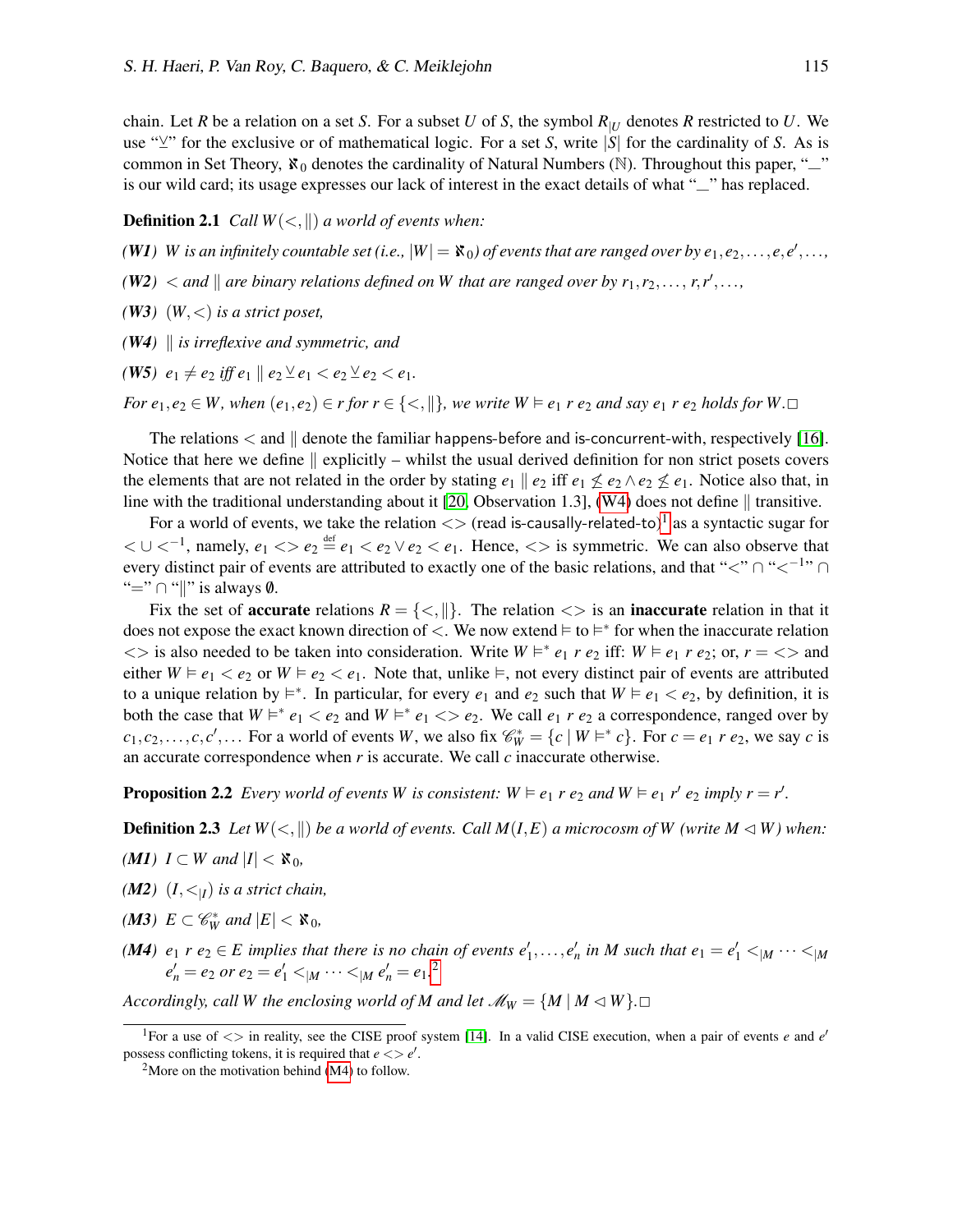The difference between the notation we use for worlds of events and the one we use for microcosms might cause confusion at the first glance. In addition to being the world of events, the *W* in  $W(\langle, \rangle)$  is a set,  $\lt$  and  $\parallel$  are relations on which. To the contrary, the *M* in  $M(I, E)$  is only a name for the pair  $(I, E)$ . Furthermore, *I* is a set of events, whilst *E* is a set of correspondences; they are not of the same sort.

For an  $M(I, E)$ , we refer to *I* as the internal events of *M*, and, to *E* as the set of external correspondences known to it. When appropriate, we use the alternative notions  $I(M)$  and  $E(M)$ , respectively. Write  $e_1 < e_2 \in I$  when  $e_1, e_2 \in I$  and  $W \models e_1 < e_2$ . Besides, write  $e_1 \, r \, e_2 \in M$ , when  $e_1 \, r \, e_2 \in I$  or  $e_1$  *r*  $e_2 \in E$ . Write  $e \in E$  when  $\exists e' \in W$ .  $e \subseteq e' \in E \vee e' \subseteq e \in E$ . Finally, write  $e \in M$  when  $e \in I$  or  $e \in E$ . That is how we formalise the notion of microcosm membership informally used in [\(M4\)](#page-2-5).

A microcosm is our abstraction for a single state – out of the possibly many states – of a generic device. The enclosing world of events of a microcosm is the abstraction we use for the ecosystem in which a device lives. Certain events can take place locally for a device; in which case, they are stored in the internal events of the respective microcosm. The correspondence between certain events can also be disclosed to a device by the ecosystem; in which case, they are stored in the external correspondences of the respective microcosm. In our model, devices do not get to communicate directly with one another. The ecosystem sits between devices in that news from other devices in the same ecosystem arrives via the ecosystem (as opposed to the other devices themselves).

Note that, unlike a world of events, for a microcosm, the relation  $\langle \rangle$  is not a syntactic sugar. To the latter, an  $\langle \rangle$  instance is all the information that is given for the respective pair of events. In that case, whilst no stronger information about the given pair is provided to the microcosm, the enclosing world of events is aware of the exact < direction between the pair. It, nevertheless, follows from irreflexiveness of  $\lt$  that  $\lt$  is irreflexive too – both for worlds of events and their microcosms.

**Example 2.4** *For a microcosm M such that*  $I(M) = e_1 < e_2 < e_3$ *, no correspondence*  $e_1$  *r*  $e_2$  *can exist in E*(*M*) *or [\(M4\)](#page-2-5) will be violated. There is no need for any "order" to exist between all the events a microcosm knows of – be it partial or total.*  $M' = (\emptyset, \{e_1 \leq e_2, e_2 \leq e_3\})$  *is an entirely fine microcosm (perhaps of the same world of events as M), in which there is neither a total order nor a partial order* between  $e_1$ ,  $e_2$ , and  $e_3$  $e_3$ .  $M'' = (M'+e3 < e4)^3$  is another permissible microcosm – regardless of whether  $e_3 < e_4 \in I(M'')$  or  $e_3 < e_4 \in E(M'')$ . Note that M'' does contain a partial order but no total one. Finally,  $M''' = (I(M), \varnothing)$  *is yet another valid microcosm, in which there truly is a total order.* 

We now introduce the first sort of deduction for microcosms (Definition [2.5\)](#page-3-1). The idea is that such a deduction is for a microcosm to decree on the correspondences it does know of. Later in Section [3,](#page-4-1) we will generalise deduction for a microcosm to also conclude that it does not know the correspondence between a given pair of events.

<span id="page-3-1"></span>Definition 2.5 *Let M be a microcosm. Judgements of the* form  $M \Big| \Big|^{\circ}$  e<sub>1</sub>  $r$  e<sub>2</sub> are called the initial judgements of M when *they are derived using the rules in Fig. [1.](#page-3-2) Write M*  $\left| \frac{9}{7}e_1 r e_2 \right|$ *when*  $M \vert^{\circ} e_1$  *r*  $e_2$  *is not true.* 

Note that with "—" being existential in nature, the negation acts universally. In particular,  $M \not\stackrel{\circ}{\leftarrow} e_1 \equiv e_2$  stipulates the lack of *any* initial correspondence between  $e_1$  and  $e_2$  in *M*.

<span id="page-3-2"></span>
$$
\boxed{M \stackrel{\circ}{\left| e_1 \ r e_2 \right|} \quad \text{where } r \in R \cup \{ \text{>} \}
$$
\n
$$
\frac{e_1 \ r e_2 \in M}{M \stackrel{\circ}{\left| e_1 \ r e_2 \right.}} \text{ (INIT)}
$$
\n
$$
\frac{M \stackrel{\circ}{\left| e_1 \right|} e_1 < e_2 \quad M \stackrel{\circ}{\left| e_2 \right|} e_2 < e_3}{M \stackrel{\circ}{\left| e_1 \right|} e_2 \quad \text{(IN-TR)}}
$$
\n
$$
\frac{M \stackrel{\circ}{\left| e_1 \right|} e_2}{M \stackrel{\circ}{\left| e_2 \right|} e_1} \text{ (Co-SYM)}
$$
\n
$$
\frac{M \stackrel{\circ}{\left| e_1 \right|} e_2 < e_2}{M \stackrel{\circ}{\left| e_2 \right|} e_2 < e_1} \text{ (CR-SYM)}
$$

Figure 1: Microcosm Initial Judgements

<span id="page-3-0"></span><sup>&</sup>lt;sup>3</sup>Notation defined at the end of section.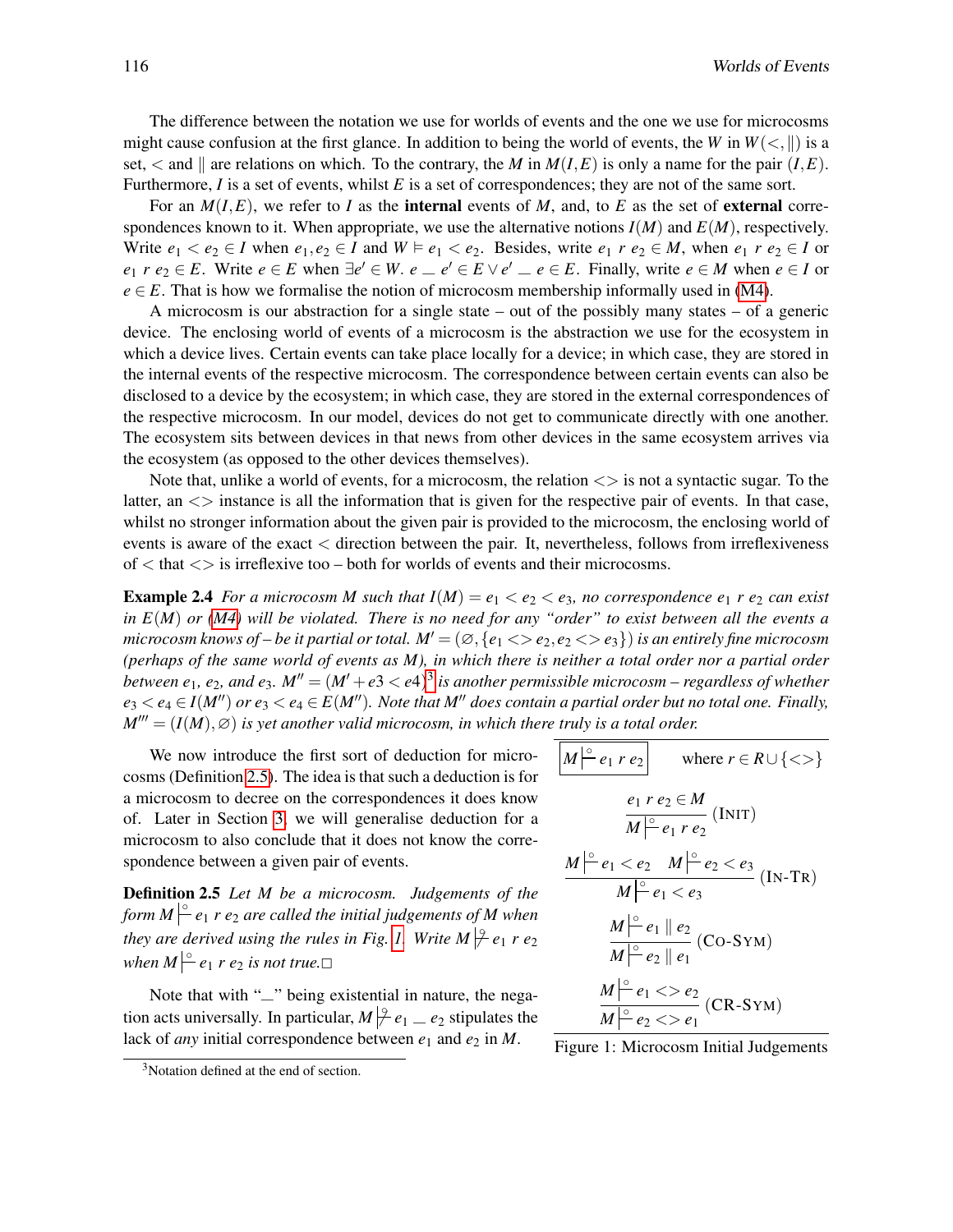Here is an informal account of the rules in Fig. [1:](#page-3-2) (INIT) states that every piece of information that is initially provided to a microcosm is reliable in the initial judgements made inside that microcosm. (IN-TR) legislates transitivity of < for initial judgements (regardless of whether the premises come from internal or external knowledge of a microcosm or a combination of those). (CO-SYM) and (CR-SYM) are routine and legislate symmetry for  $\parallel$  and  $\lt$ .

There are two possible ways a microcosm can evolve upon receipt of new information: (Section [3](#page-4-1) gives more details about the intuition and the semantics of the two evolution mechanisms.) For a microcosm *M*, when  $M \neq e_1 = e_2$ , write  $(M + e_1 r e_2)$  for the microcosm *M* with the additional information  $e_1$  *r*  $e_2$ . We assume that  $e_1$  *r*  $e_2$  is known to be internal or external to the resulting microcosm. Likewise, when  $M \rvert^{\circ} e_1 \ll e_2$  (or  $M \rvert^{\circ} e_2 \ll e_1$ ), define  $M[e_1 \lt e_2]$  for the microcosm *M* in which  $e_1 \lt e_2$ replaces  $e_1 \ll e_2$  (or  $e_2 \ll e_1$ ).

For both addition – namely,  $(M +$  $(e_1 r e_2)$  – and update – namely,  $M[e_1 \lt e_2]$  – we assume that the change will not violate [\(M4\)](#page-2-5). See Fig. [2a](#page-4-2) and [2b](#page-4-2) for when careless addition and update violate [\(M4\)](#page-2-5). That can be considered a limitation in our model: Once a microcosm reaches either state, further evolution via the given correspondence is banned by [\(M4\)](#page-2-5) forever. We believe a batch addition (and update) can circumvent that limitation; of course, subject to sanity checks. Take Fig. [2b](#page-4-2) for example: A batch update  $M[e_1 < e_2, e'_1 < e'_2]$  is the simultane-

<span id="page-4-2"></span>

(a) Addition of  $e_1 < e_2$  to  $M$  (b) Updating  $M$  with  $e_1 < e_2$ violates [\(M4\)](#page-2-5). violates [\(M4\)](#page-2-5).

Legend: Arrow from  $e_1$  to  $e_2$  indicates  $e_1 < e_2$ . Line labelled with "<>" between  $e_1$  and  $e_2$  indicates  $e_1$  <>  $e_2$ . Figure 2: Illegal for  $e'_1 < e_1 < e_2 < e'_2$  whilst  $e'_1 < e'_2 \in M$ 

ous evolution of *M* with both  $e_1 < e_2$  and  $e'_1 < e'_2$ , in which [\(M4\)](#page-2-5) is also maintained when  $e'_1 < e'_2$  is removed afterwards. In this paper, we disregard batch addition and update and leave them to future.

The above discussion gives us context for explaining our design choice on including [\(M4\)](#page-2-5) in Defini-tion [2.3.](#page-2-1) Note that, without [\(M4\)](#page-2-5) outlawing it, after the addition of  $e_1 < e_2$  to *M* in Fig. [2a,](#page-4-2) for instance, the initial judgements of the resulting microcosm would have become inconsistent: On the one hand,  $e'_1$   $\lt$   $\gt$   $e'_2$  would have been given; on the other hand,  $e'_1$   $\lt$   $e'_2$  would have been deducible by transitivity.

## <span id="page-4-1"></span>3 Online Decision Making

This section provides an algorithm for a microcosm to issue its verdict on the relation it can deduce, to the best of its knowledge, to hold between a queried pair of (distinct) events. This algorithm (manifested in Fig. [3\)](#page-5-0) is called the online decision making procedure. The idea is that the decision accuracy keeps improving using this procedure upon the inflow of the new or updated correspondences. In crude terms, this is the situation where the device is connected and thus online. Contrast this with what comes in Section [4.](#page-7-2) We prove computability (Theorem [3.4\)](#page-6-0) and consistency (Theorem [3.5\)](#page-6-1) of the online decision making. We show that the causal knowledge of a microcosm is strictly less than its enclosing world of events (Lemma [3.7\)](#page-7-0), there is no conflict between the verdict of two microcosms of the same world of events – even when they do not issue the exact same correspondence (Corollary [3.8\)](#page-7-1).

<span id="page-4-0"></span>Definition 3.1 *Define the online decision making procedure of a microcosm using the rules in Fig. [3.](#page-5-0)*<sup>2</sup>

In Fig. [3,](#page-5-0) a judgement  $M \vdash e_1$  ?  $e_2$  stipulates the lack of knowledge "in *M*" about the correspondence between the pair of events *e*<sup>1</sup> and *e*2. As such, ? (read is-unknown-to) is another inaccurate relation. Note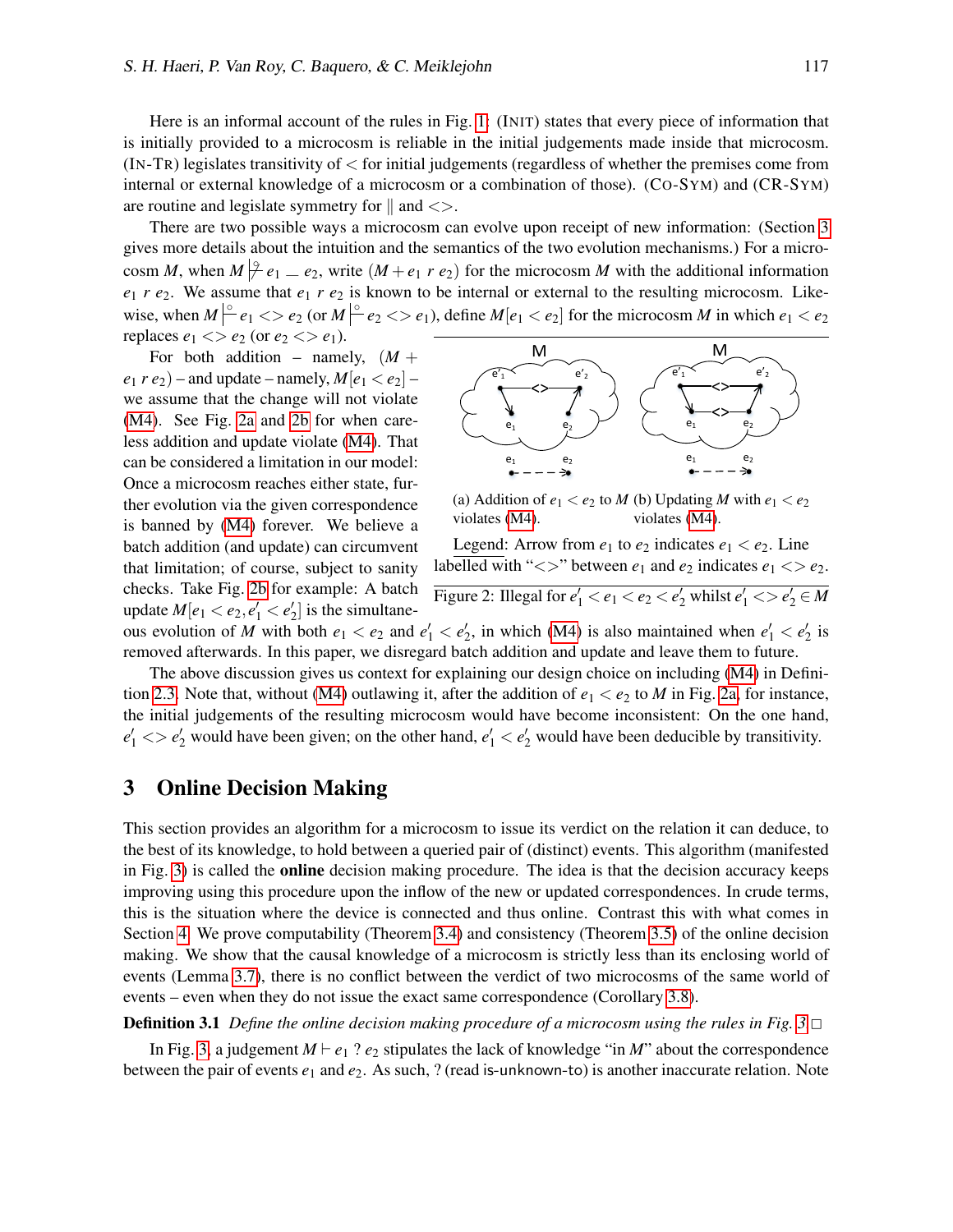<span id="page-5-0"></span>
$$
\boxed{M \vdash e_1 \, r \, e_2} \quad \text{where } r \in R \cup \{ <> . ?\}
$$
\n
$$
\frac{M \mid^{c} e_1 \, r \, e_2}{M \vdash e_1 \, r \, e_2} \quad (IN-OK) \quad \frac{M \vdash e_1 \, ? \, e_2}{M \vdash e_2 \, ? \, e_1} \quad (UN-SYM)
$$
\n
$$
M \vdash e_1 \, r \, e_2 \quad M \vdash e_2 \, r \, e_3 \quad M \vdash e_1 \, r \, e_2 \quad M \vdash e_2 \, ? \, e_1
$$
\n
$$
r \in \{ \parallel, <> . ?\} \quad M \mid^{c} e_1 \, e_2 \quad (UN-1) \quad r \in R \cup \{ <> \} \quad M \mid^{c} e_1 \, e_2 \quad (UN-2)
$$
\n
$$
M \vdash e_1 \, ? \, e_3 \quad (UN \vdash e_1 \, e_2 \, R) \quad (UN \vdash e_1 \, ? \, e_3 \quad (UN \vdash e_1 \, ? \, e_3 \quad (UN \vdash e_1 \, ? \, e_3 \quad (UN \vdash e_1 \, ? \, e_3 \quad (UN \vdash e_1 \, ? \, e_2 \quad (UN \vdash e_1 \, ? \, e_2 \quad (UN \vdash e_1 \, ? \, e_2 \quad (UN \vdash e_1 \, ? \, e_2 \quad (UN \vdash e_1 \, ? \, e_2 \quad (UN \vdash e_1 \, ? \, e_2 \quad (UN \vdash e_1 \, ? \, e_2 \quad (UN \vdash e_1 \, ? \, e_2 \quad (UN \vdash e_1 \, ? \, e_2 \quad (UN \vdash e_1 \, ? \, e_2 \quad (UN \vdash e_1 \, ? \, e_2 \quad (UN \vdash e_1 \, ? \, e_2 \quad (UN \vdash e_1 \, ? \, e_2 \quad (UN \vdash e_1 \, ? \, e_2 \quad (UN \vdash e_1 \, ? \, e_2 \quad (UN \vdash e_1 \, ? \, e_2 \quad (UN \vdash e_1 \, ? \, e_2 \quad (UN \vdash e_1 \, ? \, e_2 \quad (UN \vdash e_1 \, ? \, e_
$$

Figure 3: Online Decision Making

that, unlike  $\langle \rangle$ , the relation ? is only available for microcosms. Recall that, as axiomatised by [\(W5\)](#page-2-6), the correspondence between every two distinct pair of events is known to their enclosing world of events.

Here is an informal account of the rules in Fig. [3:](#page-5-0)

(IN-OK) says online decision making approves of initial judgements. (UN-SYM) legislates symmetry of ?. The next two rows concern when a microcosm judges two events as unknown to one another. (UN-1) decrees so when there is an intermediate event  $e_2$  that has the same correspondence *r* with both  $e_1$ and  $e_3$  (in different orders albeit). Of course, given the transitivity of  $\lt$ , in the case of (UN-1), *r* cannot be  $\lt$ . (UN-2) is similar except that, in the microcosm of discourse, the intermediate event  $e_2$  is unknown to  $e_3$ . Then, (UN-3) decrees for  $e_1$  and  $e_2$  to be unknown to one another when there is no intermediate event in the microcosm that is in correspondence with both  $e_1$  and  $e_2$ . The last rule of the group, i.e., (UN-4) declares the correspondence between an event that is not in a microcosm to be unknown with any other event. Note that all the  $(UN<sup>*</sup>)$  rules except  $(UN<sup>-4</sup>)$  assume that the microcosm has no initial judgements between the two events.

Next, the rules in the fourth row concern when a microcosm is supplied with new event information. With such a supply, the microcosm of discourse evolves into a new one. To this latter microcosm, one (and only one) more initial correspondence is available than the old microcosm. Evolution happens either by strengthening or weakening. (STRNG) states that, when two events are judged to be unknown to one another by a microcosm, the judgement will be changed accordingly when the respective information from the enclosing world of event evolves the microcosm. (WEAK) says the supply of new event information from the enclosing world of events preserves every event correspondence decreed earlier not to be unknown. Note that the supply of new information is only possible via the enclosing world of event.

Finally, the last two rules are on update of  $\langle \rangle$  instances. (UP-S) (for strengthening) and (UP-W) (for weakening) are the update counterparts (STRNG) and (WEAK). The difference is that, for the former pair of rules, the total number of correspondences initially known to the old microcosm and the new one are equal. Yet, in  $(UP-S)$  and  $(UP-W)$ , one and only one  $\langle \rangle$  in the old microcosm is replaced by exactly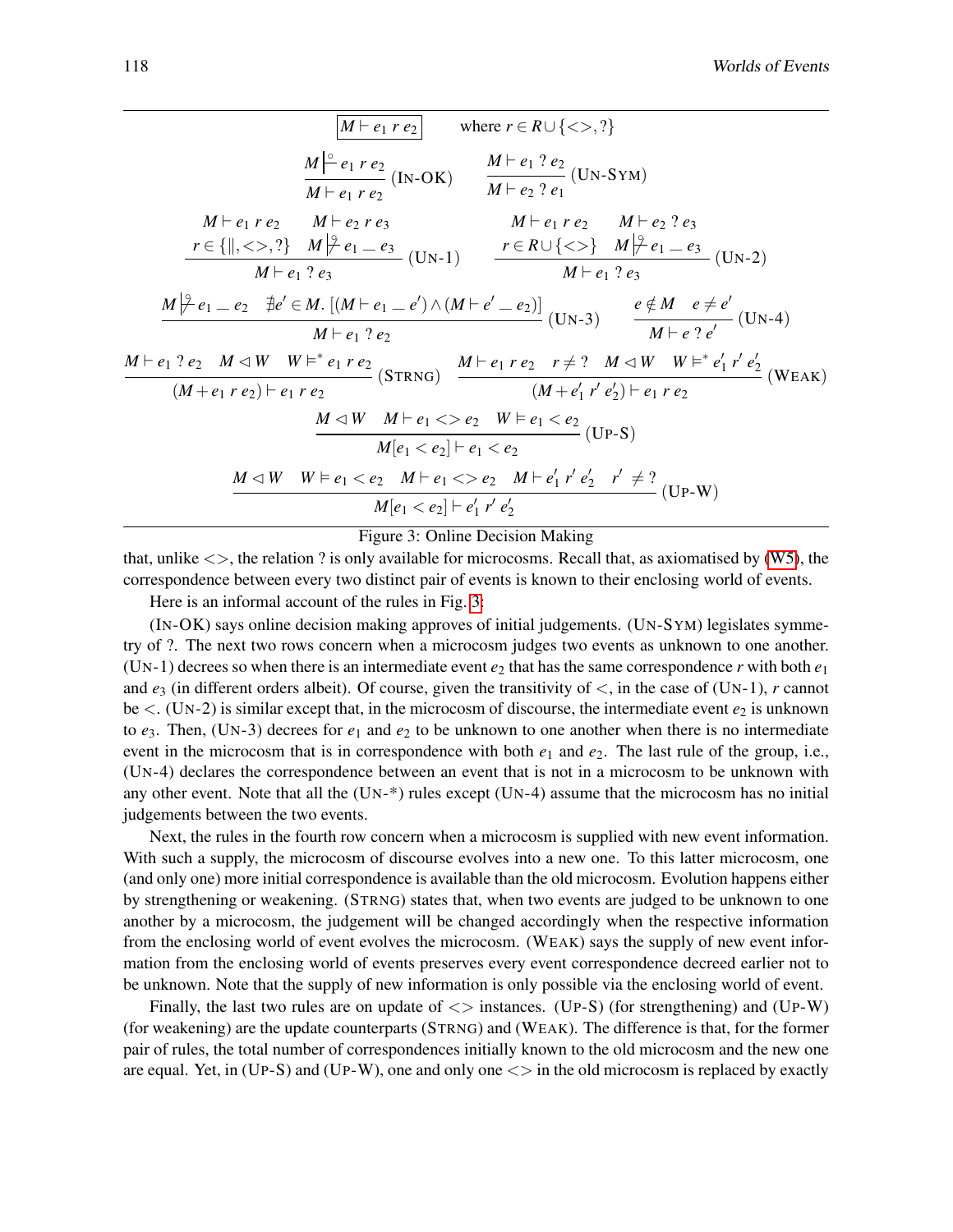one < in the new microcosm. The respective microcosm judgements are updated consequently.

The following lemma will later be used in Lemma [4.4.](#page-9-1)

<span id="page-6-3"></span>**Lemma 3.2** *Suppose that*  $M \vdash e_1$  *r*  $e_2$ *, where*  $r \in R \cup \{ \lt > \}$ *. Then,*  $M \mid \circ e_1$  *r*  $e_2$ *.* 

Here are some notational conventions to be used shortly and thereafter: We let  $\Pi$ ,  $\Pi'$ , ...,  $\Pi_1$ ,  $\Pi_2$ , ... range over derivation trees. For a derivation tree  $\Pi$ , we write  $\operatorname{lr}(\Pi)$  for the last rule used in  $\Pi$ . Additionally, for a derivation  $\Pi$  of the form

$$
\frac{\Pi_1 \quad \Pi_2 \quad \dots \quad \Pi_n}{M = c'}
$$

we write  $c \notin \Pi$  when  $c \neq c'$  and  $c \notin \Pi_1, c \notin \Pi_2, \ldots, c \notin \Pi_n$ . (The "—" in " $M = c'$ " above can be " $\stackrel{(c)}{\sim}$ ", "<sup>+</sup>", and "<sup>+</sup>\*." See Definition [4.1](#page-8-0) for the latter.) Intuitively,  $c \notin \Pi$  means that '*c* does not appear in  $\Pi$ .

<span id="page-6-2"></span>**Lemma 3.3** Let  $M \not\vert^{\varphi} c$  and  $\Pi = (M+c) \vdash e_1$   $r e_2$  but  $c \notin \Pi$ . Then,  $M \vdash e_1$   $r e_2$ .

Informally, the above lemma gives a criterion for shrinking the size of a derivation tree of online decisions. Lemma [3.3](#page-6-2) will be used in the proof of Lemma [5.4.](#page-10-1)

Fundamental results about online decision making follow. Theorem [3.4](#page-6-0) is on its computability. Then, Theorem [3.5](#page-6-1) proves consistency. At last, Lemma [3.7](#page-7-0) and Corollary [3.8](#page-7-1) focus on the relative accuracy of online decision making.

## <span id="page-6-0"></span>Theorem 3.4 *Online decision making is computable: For every distinct pair of events e<sub>1</sub> and e<sub>2</sub> and microcosm M, in finite number of steps, the relation r for which M*  $\vdash$  *e<sub>1</sub> <i>r e<sub>2</sub> can be found, if any.*

*Proof.* Let  $p(e_1, e_2) = \exists r \in R \cup \{ \langle \rangle, n \}$ . *M*  $\vdash e_1 r e_2$ . The result is trivial when no rule applies because, then,  $p(e_1, e_2) = \perp$  in zero steps. Otherwise, we assume availability of a mechanism for preventing infinite trial of the symmetry rules. Similarly, we assume a book-keeping to prevent self-lookup over seeking an intermediate event in the case of  $(UN-n)$ , where  $n \in \{1,2,3\}$ . The proof is by rule-based induction on  $M \vdash e_1 r e_2$ .

Here is a note on the computational complexity of the online decision making. Let *m* be the size of a microcosm. Taken naïvely, the rules in Fig. [3](#page-5-0) give rise to exponential complexity w.r.t. *m*. Using a simple  $m \times m$  memoisation matrix, however, one can reduce that complexity to quadratic w.r.t. *m*. Note that, having only a partial knowledge, being quadratic w.r.t. the size of a microcosm is far less than quadratic w.r.t. the size of a world of events as a whole. This proves our model practically more useful than the classical holistic models. In the presence of the above matrix, furthermore, maintaining [\(M4\)](#page-2-5) upon arrival of new correspondences is DLOG-Complete w.r.t. *m* [\[22,](#page-14-10) §5.7].

<span id="page-6-1"></span>**Theorem 3.5** Online decision making is consistent:  $M \vdash e_1 r e_2$  and  $M \vdash e_1 r' e_2$  imply  $r = r'$ .

*Proof.* Let  $\Pi = M \vdash e_1 \rvert e_2$  and  $\Pi' = M \vdash e_1 \rvert e_2$ . The proof is by rule-based induction on  $\Pi$ , namely, by case analysis of  $\text{lr}(\Pi)$ :

• (UN-*n*) for  $n \in \{1,2,3\}$ . In all those cases, as a part of the hypotheses,  $M \not\vert^{\mathfrak{D}} e_1 = e_2$ . Hence,  $\text{lr}(\Pi') \neq (\text{IN-OK})$ . Furthermore,  $\text{lr}(\Pi') \neq (\text{UP-S})$  (because, then,  $r' = <$  and  $M \mid^{\circ} e_1 < e_2$ ) and  $\text{lr}(\Pi') \neq (\text{Up-W})$  (because, then,  $r' \neq ?$ , and, by Lemma [3.2,](#page-6-3)  $M \stackrel{\circ}{\leftarrow} e_1 r' e_2$ ). Likewise,  $\text{lr}(\Pi') \neq$ (STRNG) either because, then,  $M \rvert^{\circ} e_1 r' e_2$  for  $M = ($  +  $e_1 r' e_2$ ). We claim that the last rule in  $M \vdash e_1$  *r'*  $e_2$  cannot be (WEAK) either, and, the result follows because all the remaining rules imply that  $r' = ?$ .

We now prove our last claim. If the last rule in  $M \vdash e_1 r' e_2$  is to be (WEAK), there exists a microcosm *M'* such that  $M = (M' + e'_1 \_ e'_2)$  and  $M' \vdash e_1$  *r'*  $e_2$ . Besides,  $r' \neq ?$ , which, by Lemma [3.2,](#page-6-3) implies  $M' \stackrel{\circ}{\leftarrow} e_1 r' e_2$ . This is, however, a contradiction because, then  $M \stackrel{\circ}{\leftarrow} e_1 r' e_2$ .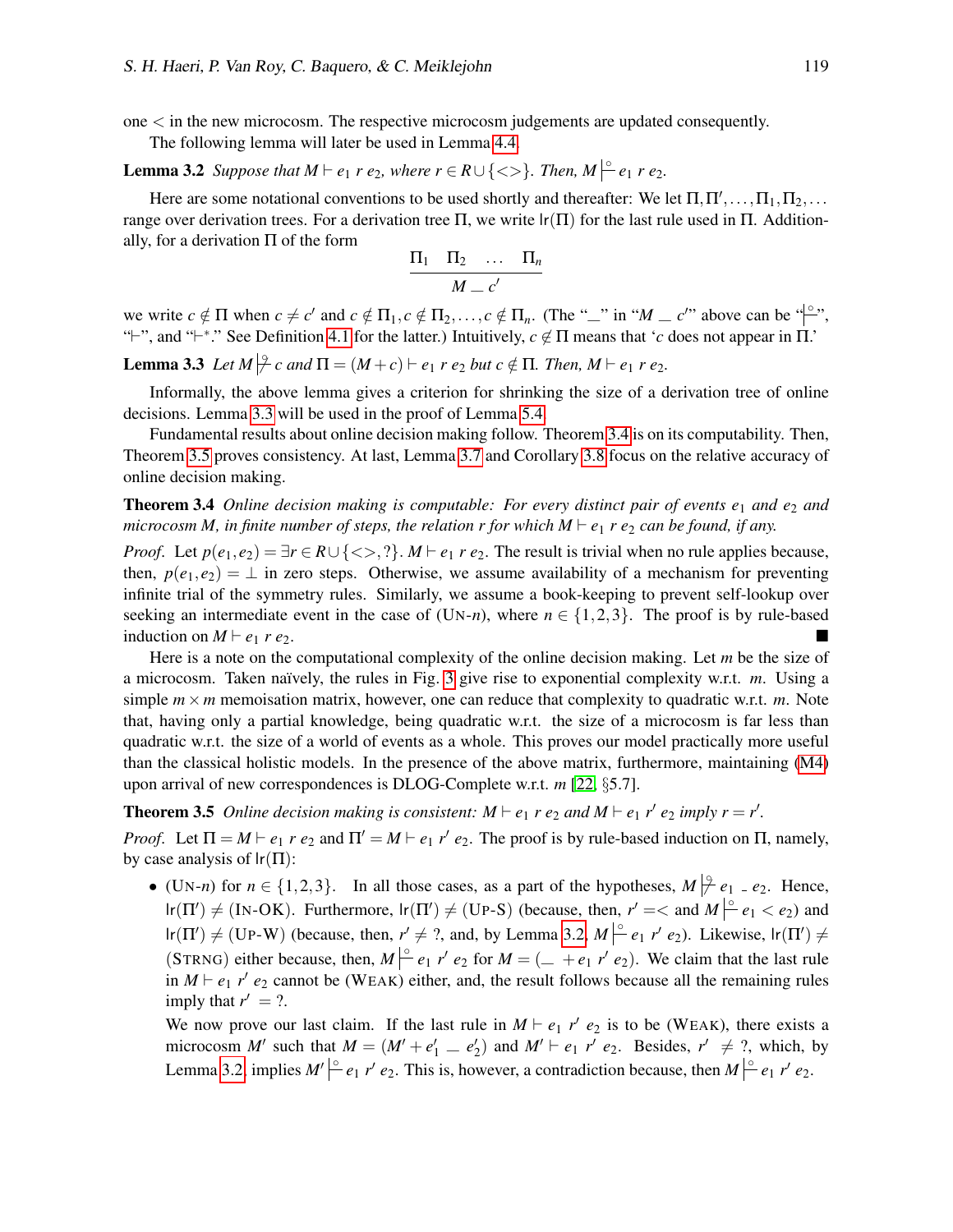• (UN-4). When  $e \notin M$  and  $e \neq e'$ , there essentially is no other rule that can apply than (UN-4). That is, the last rule for  $M \vdash e_1 r' e_2$  too needs to be (UN-4) and  $r' = ?$ .

We drop the remaining cases due to space restrictions.

**Definition 3.6** For a pair of relations  $r, r' \in R \cup \{ \langle \rangle, ? \}$ , write  $r \sqsubset r'$  – for r is at most as accurate as r' *– when:* (i)  $r' \neq ?$  and  $r = ?$ , (ii)  $r' = \langle$  and  $r = \langle \rangle$ , (iii)  $r' = \langle ^{-1}$  and  $r = \langle \rangle$ , (iv)  $r = r' = \langle$ , *and (v)*  $r = r' = ||$ *. Write*  $\sqsubseteq$  *for the reflexive closure of*  $\sqsubset$ *.* 

The following result states that a microcosm always **approximate**s its enclosing world of event: For every pair of events, when the relation a microcosm attributes to the pair does not exactly coincide with that of its enclosing world of events, the microcosm is only less accurate. This is the essence of our model being weaker than the mainstream practice where every device is exactly as accurate as its enclosing ecosystem.

<span id="page-7-0"></span>**Lemma 3.7** Let  $M \triangleleft W$ . Suppose also that  $W \models e_1$   $r_W \neq e_2$  and  $M \vdash e_1$   $r_M \neq e_2$ . Then,  $r_M \sqsubset r_W$ .

The next result says: When two microcosms of the same world of events do not agree on a given pair of events, it only is that one of the two is more accurate than the other. In other words, two microcosms of the same world of events will never attribute conflicting relations to any given pair of events.

<span id="page-7-1"></span>**Corollary 3.8** Let  $M \triangleleft W$  and  $M' \triangleleft W$  with  $M \vdash e_1$   $r \cdot e_2$  and  $M' \vdash e_1$   $r' \cdot e_2$ . Then,  $r \sqsubseteq r'$  or  $r' \sqsubseteq r$ .

## <span id="page-7-2"></span>4 Offline Decision Making

The algorithm presented in this section enables a microcosm to make new decisions without depending on new supply from the enclosing world of events. As such, it suits a device required to perform offline computation. Hence, the naming "offline." Unlike our online algorithm that exclusively proves correspondences, our offline algorithm is based on cancelling possibilities. That is, deducing it that certain correspondences cannot possibly hold between the given pair of events. We say that the online decision making *confirm*s, whereas the offline one (mostly) *refute*s.

Sometimes, cancelling enough possibilities out will prove the only remaining correspondence (e.g., Fig. [4b\)](#page-8-2). But, even if that is not quite the case, cancelling one or more correspondences out is still useful (e.g., Fig. [4a\)](#page-8-2): It conveys the information that the given pair of events are not unknown to one another. (See Lemma [4.4.](#page-9-1)) Most particularly, in such a scenario, it would be wrong to consider the pair concurrent. That is in exact contrast with the common causality folklore that: 'when one cannot confirm any correspondence between two events, one can safely [sic] consider them concurrent.'

In Fig. [4a,](#page-8-2) given that  $e_1 \parallel e_2$  and  $e_2 < e_3$ , it cannot be that  $e_3 < e_1$ . This is because, then, by transitivity of happens-before,  $e_2 < e_3$  and  $e_3 < e_1$ , imply  $e_2 < e_1$ , contradicting  $e_1 \parallel e_2$ . Fig. [4b](#page-8-2) rules  $e_3 < e_1$  out similarly. But, then, given that  $e_1 \ll e_3$ , the implication is  $e_1 \ll e_3$ . Note that the only correspondences that were available prior to concluding  $e_3 \nless e_1$  (in Fig. [4a\)](#page-8-2) and  $e_1 \nless e_3$  (in Fig. [4b\)](#page-8-2) were the black lines between *e*1, *e*2, and *e*3. No new correspondence was supplied over the arguments either. The important observation to make, hence, is that such arguments do not depend on new supply from the enclosing world of events. Offline decision making (Definition [4.1\)](#page-8-0) enables such arguments.

Before we can delve into offline decision making itself, we need to introduce a couple of notations. For a microcosm *M* and a pair of distinct events  $e_1$  and  $e_2$  such that  $M \nvdash e_1 = e_2$ , write  $(M + e_1 r e_2)$  for a microcosm that is *structurally* the same as  $(M + e_1 r e_2)$ , namely, contains the exact same correspondences. Despite their same structure, the former is meant to be used only when  $e_1$  *r*  $e_2$  is not supplied by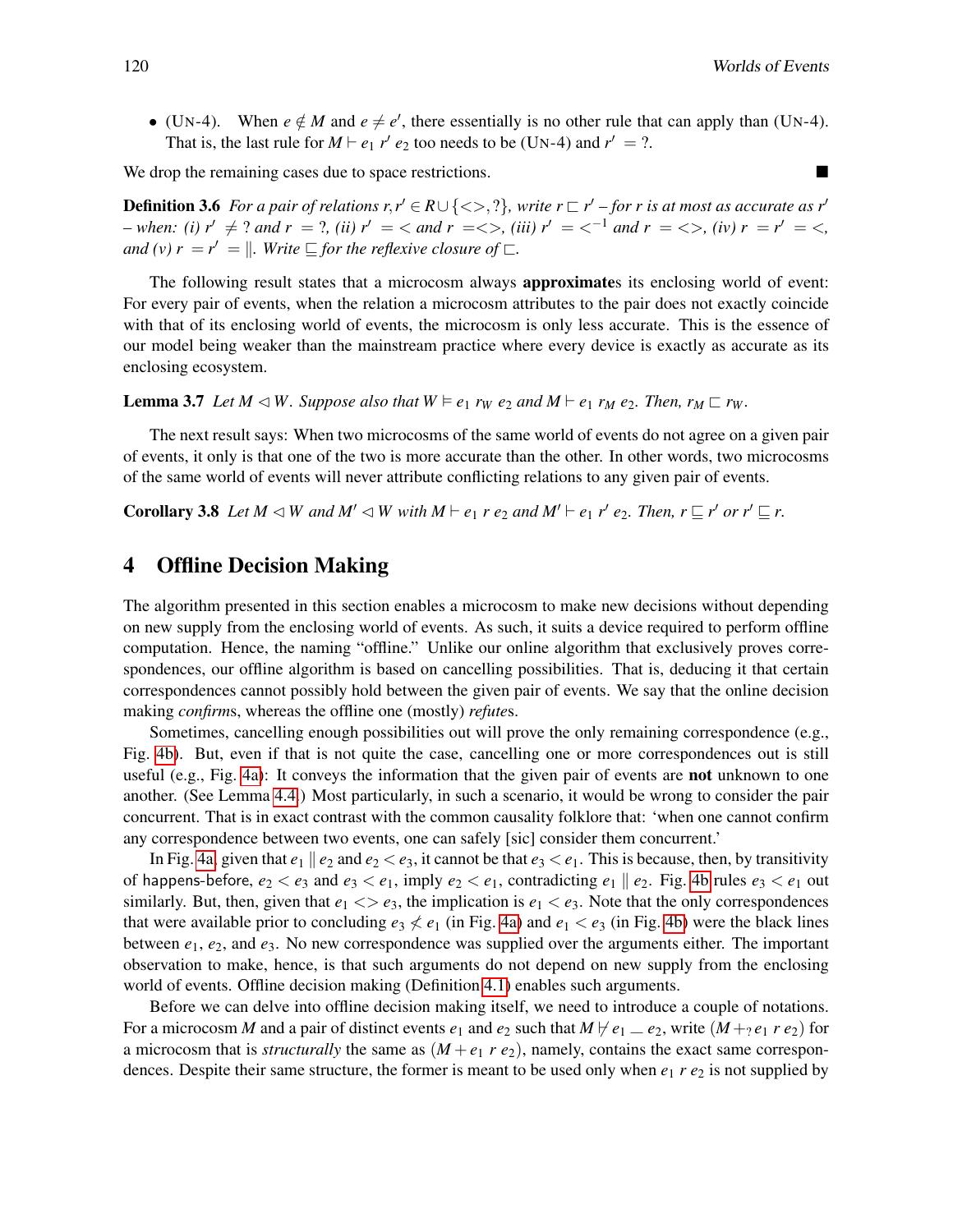<span id="page-8-3"></span><span id="page-8-2"></span>

#### Figure 5: Offline Decision Making

the enclosing world of events; it rather is *M* with the *hypothesis* that  $e_1$  *r*  $e_2$  was also known by *M*. That is, " $+$ ?" is like the blue arrow in Fig. [4a.](#page-8-2) Note the additional requirement of the former over the latter. The latter only requires that  $M \not\stackrel{\circ}{\neq} e_1 = e_2$ . In contrast, the former requires that  $M \not\vdash e_1 = e_2$ . (By definition, the requirement for  $(M + e_1 r e_2)$  implies the requirement of  $(M + e_1 r e_2)$  too. Hence,  $(M + e_1 r e_2)$ is well-defined.) Note also that, by Theorem [3.4,](#page-6-0) satisfiability of  $M \not\vdash e_1 \equiv e_2$  is computable. When  $M \not\vdash e_1 = e_2$ , define  $M[e_1 \ r \ e_2]$ , similarly for a microcosm that is structurally like  $M[e_1 \ r \ e_2]$ ; yet  $e_1 \ r \ e_2$ is not supplied by the enclosing world of events but is only hypothesised. That is, "[ $.]$ " is like the blue arrow in Fig. [4b.](#page-8-2)

<span id="page-8-0"></span>Definition 4.1 *Define the offline decision making procedure of a microcosm using the rules in Fig. [5,](#page-8-3)* where the judgements take the form  $M \vdash^* e_1 \tilde{r} e_2$ , and  $\tilde{r} ::= r \mid f$ .

The rules in Fig. [5](#page-8-3) are fairly self-explanatory and we drop explanation to save space, except for the two key rules: (CNTRD) and (UP-CNTRD). If a hypothetical correspondence between a pair of events leads to two different conclusions about a single pair of distinct events, we have come to a contradiction, and, conclude the hypothesis to be false. (CNTRD) manifests that for additions whilst (UP-CNTRD) does so for updates.

<span id="page-8-1"></span>The online and offline decisions on the same pair of events will not conflict. That is, online and offline decision making are consistent: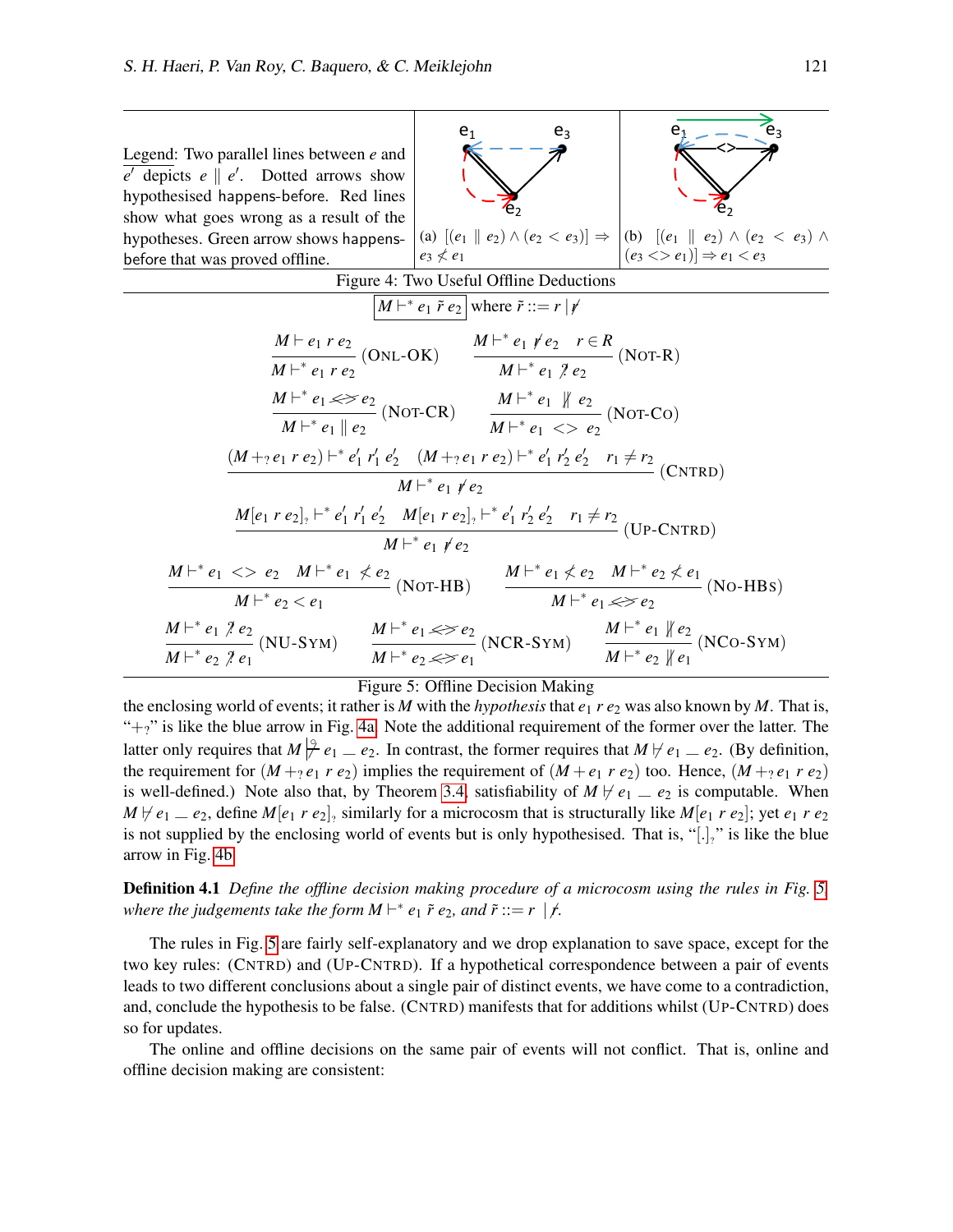<span id="page-9-3"></span>

|                                                       |                                                 | $M \vdash e_2 < e_3$<br>ิ∗<br>$M \stackrel{\circ}{\leftarrow} e_2 < e_3$ |  | $e_3 < e_1 \in (M +_? e_3 < e_1)$                                         |                                    | (Init)           |
|-------------------------------------------------------|-------------------------------------------------|--------------------------------------------------------------------------|--|---------------------------------------------------------------------------|------------------------------------|------------------|
| $M \vdash e_1 \parallel e_2$                          | (W <sub>EAK</sub> )<br>$(Co-SYM)$<br>$(ONL-OK)$ |                                                                          |  | $(M +_? \ e_3 < e_1) \stackrel{\circ}{\leftarrow} e_3 < e_1$              |                                    | $(\text{In-TR})$ |
| $(M\ \ +?\ \ e_3\ <\ e_1)\ \vdash e_1\ \parallel e_2$ |                                                 |                                                                          |  | $\underbrace{(M +_? \hspace{0.2cm} e_3 < e_1) \mid^{\circ} e_2} \leq e_1$ | $(IN-OK)$<br>$(ONL-OK)$<br>(CNTRD) |                  |
| $(M +_? e_3 < e_1) \vdash e_2 \parallel e_1$          |                                                 |                                                                          |  | $(M +_? e_3 < e_1) \vdash e_2 < e_1$                                      |                                    |                  |
| $(M +_? e_3 < e_1) \vdash^* e_2 \parallel e_1$        |                                                 |                                                                          |  | $(M +_? e_3 < e_1) \vdash^* e_2 < e_1$                                    |                                    |                  |
| $M\vdash^* e_3\not< e_1$<br>$(NOT-R)$                 |                                                 |                                                                          |  |                                                                           |                                    |                  |
|                                                       | $M \vdash^* e_3 \not\uparrow e_1$               |                                                                          |  |                                                                           |                                    |                  |

Figure 6: Mechanical Proof of Lemma [4.4](#page-9-1)

**Lemma 4.2** Let  $e_1$  and  $e_2$  be a pair of distinct events in M. Then: (i)  $M \vdash e_1$  r  $e_2$  implies  $M \not\vdash^* e_1 \not\vdash e_2$ , *and (ii)*  $M \vdash^* e_1 \neq e_2$  *implies*  $M \not \vdash e_1 \perp e_2$ *, in particular,*  $M \not \vdash e_1 r e_2$ *.* 

<span id="page-9-0"></span>**Lemma 4.3** If  $M \vdash e_1$  *r*  $e_2$  *and*  $M \vdash^* e_1$  *r'*  $e_2$ *, then*  $r = r'$ *.* 

The offline decision making can be used, for example, to mechanically conclude in the case of Fig. [4a](#page-8-2) that  $M \vdash^* e_3 \nmid e_1$ :

<span id="page-9-1"></span>**Lemma 4.4** Let  $M \vdash e_1 \parallel e_2$  and  $M \vdash e_2 < e_3$  but  $M \not \vdash e_3 = e_1$ . Then,  $M \vdash^* e_3 \not \vdash e_1$ .

*Proof.* The mechanical proof comes in Fig. [6,](#page-9-3) where the derivation labelled (\*) is Lemma [3.2.](#page-6-3) ■

Despite its merits, offline decision making is confronted with two problems: Firstly, getting to refute the right correspondence may only be possible using human intelligence. Although mechanical proofs like Fig. [6](#page-9-3) help a human-being legislate informal reasoning such as Fig. [4,](#page-8-2) how likely that is for a machine to produce that is not yet known. Secondly, the search space for getting to a contradiction (and hence a refute) is exponential in the number of events known to a microcosm. We are not aware of any technique for reducing that space.

## 5 Forward Bisimilarity

In this section, we present our first notion of microcosm bisimilarity. We start by defining microcosm analogy (Definition [5.1\)](#page-9-2), namely, what exactly we mean when we say two microcosms agree on every correspondence. Then, we show that such microcosms will evolve likewise when supplied with the exact same new single correspondence (Theorem [5.7\)](#page-11-1), i.e., they are forward bisimilar (Definition [5.6\)](#page-10-0). The most important result of this section is Theorem [5.8,](#page-11-0) which proves it that the order of arrival of causal information is irrelevant so long as the same correspondences are available to a pair of bisimilar microcosms. Finally, Theorem [5.9](#page-11-2) establishes the bisimilarity of analogy. We call the bisimilarity of this section forward to contrast it with that of next section (Definition [6.2\)](#page-12-0), which we call backward.

<span id="page-9-2"></span>**Definition 5.1** *Call microcosms M and M' analogous – write*  $M \approx M'$  *– when:*  $\forall e_1, e_2$ .  $M \vdash e_1$   $r \cdot e_2 \Leftrightarrow$  $M' \vdash e_1$  *r e*<sub>2</sub>.

In words, two microcosms are analogous when they 'agree on the correspondence between every pair of events.' That can, for instance, be two replicas of a single data centre that are in the same state. As another example consider a copy taken from a device before it temporarily dies. As soon as the original device comes back to life, the original device and the copy would be analogous. Interestingly enough, the order of arrival of the causal information to the original device is completely sporadic to the copy. Note that Definition [5.1](#page-9-2) has even no explicit mention of the enclosing worlds of events of the two microcosms.

<span id="page-9-4"></span>**Definition 5.2** Define  $\stackrel{c}{\to}$  for the transition system  $\mathscr{T}_F(W) = (\mathscr{M}_W, \mathscr{C}_W^*, \rightarrow)$  such that  $M \stackrel{c}{\to} M'$  when  $M' = (M + c)$  *for some*  $c \in \mathcal{C}_W^*$ *. Call*  $\mathcal{T}_F(W)$  *the forward transition system of* W.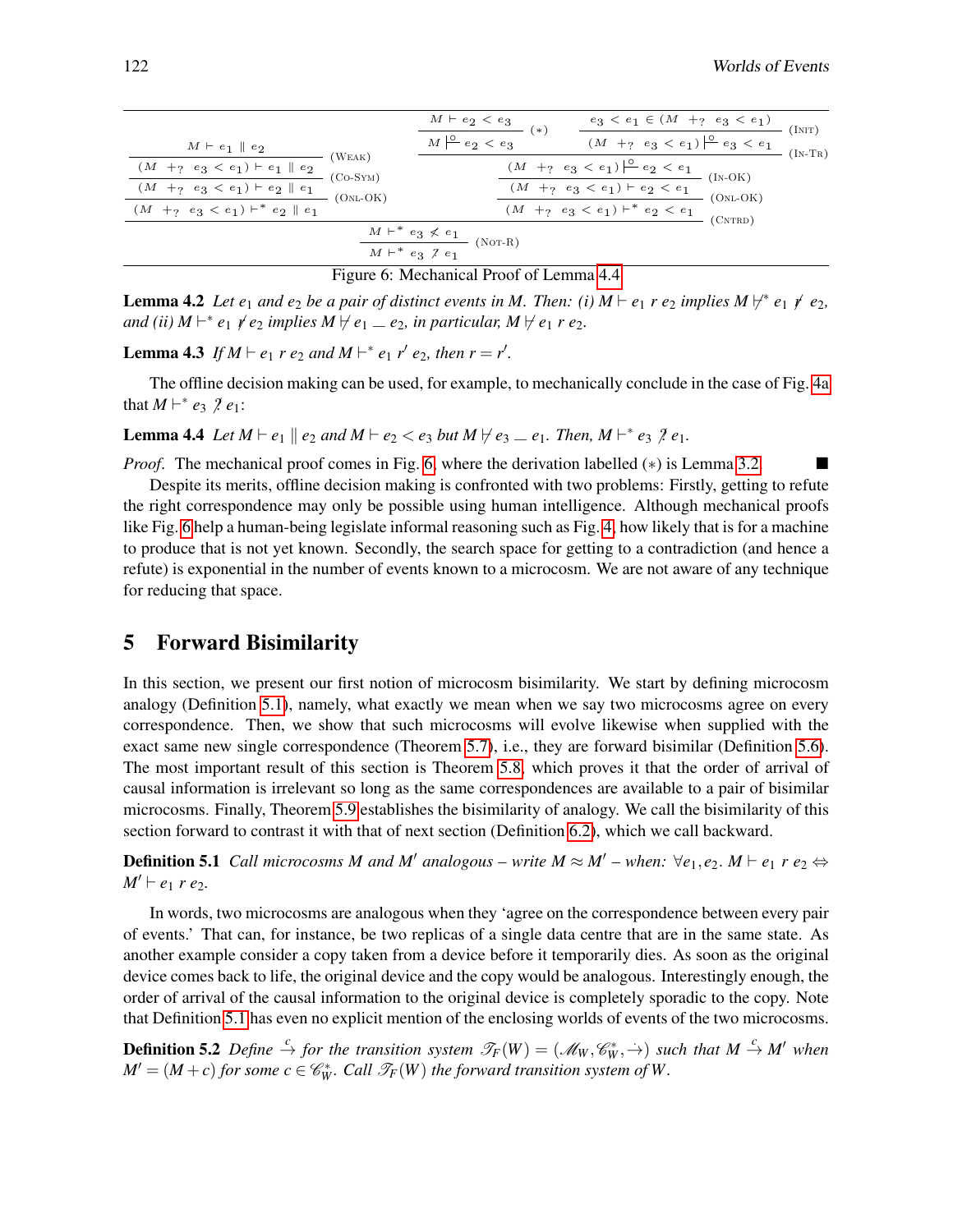The above definition formalises our understanding of a microcosm evolving *forward* with the arrival of new supply to it. We now present a technical lemma for later use.

<span id="page-10-3"></span>**Lemma 5.3** Suppose that  $M \approx M'$ . Then,  $\Pi = (M + c)|^{\circ} e_1 r e_2$  implies  $(M' + c)|^{\circ} e_1 r e_2$  when  $c \in \Pi$ . *Proof.* By case distinction on  $\text{lr}(\Pi)$ .

The following two lemmata explore two different scenarios for forward evolution: when the new supply is not used for deriving the correspondence between a given pair of events (Lemma [5.4\)](#page-10-1) and when it is (Lemma [5.5\)](#page-10-2). Those two pave the road for Theorem [5.7.](#page-11-1)

<span id="page-10-1"></span>**Lemma 5.4** Suppose that  $M \approx M'$  and  $M \stackrel{c}{\rightarrow} (M+c)$ . Then,  $\Pi = (M+c) \vdash e_1$  r  $e_2$  implies  $(M'+c) \vdash$ *e*<sub>1</sub> *r e*<sub>2</sub> *when*  $c \notin \Pi$ *.* 

*Proof.* By Lemma [3.3,](#page-6-2)  $(M + c) \vdash e_1 r e_2$  and  $c \notin \Pi$  imply  $M \vdash e_1 r e_2$ . Given that  $M \approx M'$ , thus,  $M' \vdash$  $e_1$  *r*  $e_2$ . Note, then, that  $M' \not\vdash e_1 = e_2$  is not true. We claim that the result follows, i.e.,  $(M' + c) \vdash e_1 r e_2$ .

Here is the proof of our claim. Suppose otherwise, namely, that  $(M' + c) \vdash e_1 r' e_2$  where  $r \neq r'$ . Then, the only rule that can take  $M' \vdash e_1 r e_2$  to  $(M' + c) \vdash e_1 r' e_2$  is (STRNG), in which case,  $r = ?$  and  $r' \in R \cup \{ \langle \rangle \}$ . But, then,  $M \vdash e_1 ? e_2$  for  $M \approx M'$ . It follows by (STRNG) that  $(M + c) \vdash e_1 r' e_2$ . That, however, is a contradiction because, according to Theorem [3.5,](#page-6-1)  $\vdash$  is consistent.

<span id="page-10-2"></span>**Lemma 5.5** Suppose that  $M \approx M'$  and  $M \stackrel{c}{\rightarrow} (M+c)$ . Then,  $\Pi = (M+c) \vdash e_1$  r  $e_2$  implies  $(M'+c) \vdash$ *e*<sub>1</sub> *r e*<sub>2</sub> *when*  $c \in \Pi$ *.* 

*Proof.* Induction on the size of  $\Pi$  by case distinction on  $\text{lr}(\Pi)$ .

- (IN-OK). In this case,  $(M+c)|^{\circ}e_1 r e_2$ . By Lemma [5.3,](#page-10-3)  $(M'+c)|^{\circ}e_1 r e_2$ . Using an application of (IN-OK), one derives the desirable.
- (UN-1). In this case,  $r = ?$ , and, there exist  $r' \in R \cup \{ \langle \rangle \}$  and an intermediate event *e* such that  $\Pi_1 = (M+c) \vdash e_1 \ r' e$  and  $\Pi_2 = (M+c) \vdash e \ r' e_2$ . When  $c \notin \Pi_1$ , by Lemma [5.4,](#page-10-1)  $(M'+c) \vdash e_1 \ r' e$ . Otherwise, the same result is obtained by the inductive hypothesis. Based on whether  $c \in \Pi_2$  or not, one obtains  $(M'+c) \vdash e \ r' \ e_2$  similarly. The other hypothesis of this rule is  $(M+c) \not\vert \frac{9}{7} e_1 = e_2$ . We claim that  $(M' + c) \not\stackrel{\circ}{\mid} e_1 = e_2$ . One derives the desirable using an application of (UN-1).

Here is the proof of our claim. Suppose otherwise. Then,  $\Pi_{\circ} = (M' + c) \left| \frac{\circ}{\cdot} e_1 r_{\circ} e_2 \right|$  for some  $r \circ \in R \cup \{ \leq \}$ . When  $c \in \Pi_{\circ}$ , by Lemma [5.3,](#page-10-3)  $(M + c) \Big|_{\infty}^{\infty} e_1$ ,  $r \circ e_2$ . When  $c \notin \Pi_{\circ}$ , using an application of (IN-OK), one first gets  $(M' + c) \vdash e_1 r \circ e_2$ . Next, one uses Lemma [5.4](#page-10-1) to conclude  $(M+c) \vdash e_1 r \circ e_2$ . Both cases, however, contradict consistency of  $\vdash$  (c.f., Theorem [3.5\)](#page-6-1).

- (UN-4). This case is not applicable. Here is why. Suppose otherwise. Then,  $r = ?$ . Furthermore, the only way for  $c \in \Pi$  is that  $c = e_1$  ?  $e_2$ . But, that is not possible because, by Definition [5.2,](#page-9-4)  $M \stackrel{c}{\rightarrow} (M + c)$  is only defined when  $c \in \mathcal{C}_W^*$ . That is,  $W \models^* e_1$  ?  $e_2$ , which cannot be.
- (STRNG). In this case,  $M \vdash e_1$  ?  $e_2$ . Given that  $M \approx M'$ , it follows that  $M' \vdash e_1$  ?  $e_2$ . Using an application of (STRNG), then,  $(M' + c) \vdash e_1 r e_2$ .
- (WEAK). In this case,  $M \vdash e_1 \ r \ e_2$ . Given that  $M \approx M'$ , it follows that  $M' \vdash e_1 \ r \ e_2$ . Using an application of (WEAK), then,  $(M' + c) \vdash e_1 r e_2$ .

We drop the remaining cases due to space restrictions.

We next define our notion of forward bisimulation and prove that analogy is a bisimulation.

<span id="page-10-0"></span>**Definition 5.6** *Call a binary relation R on M<sub>W</sub> a bisimulation for*  $\mathcal{F}_F(W)$  *when for every microcosms M*<sup>1</sup> *and M*<sup>2</sup> *of W such that M*<sup>1</sup> *R M*2*, the following hold:*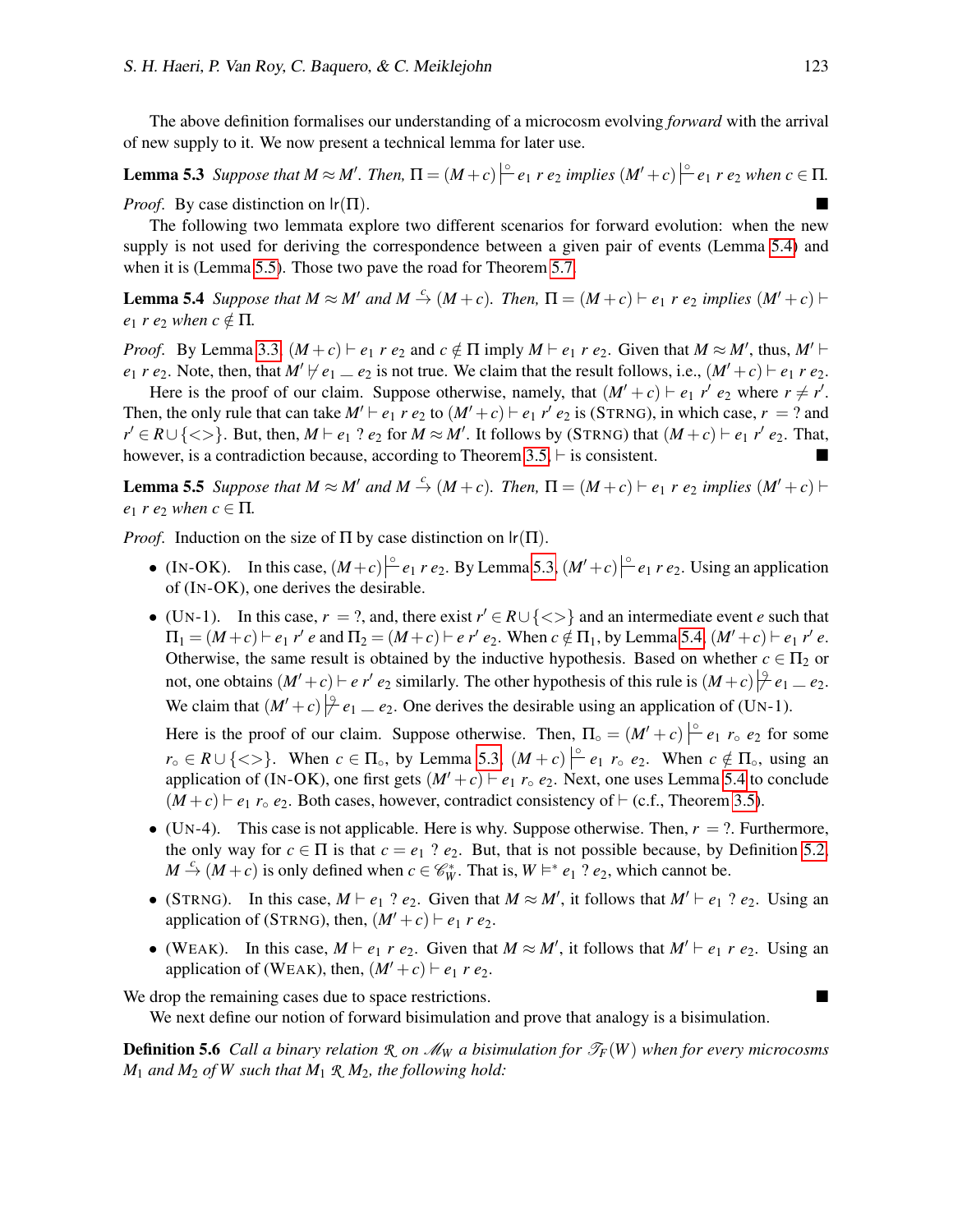- $M_1 \stackrel{c}{\rightarrow} M_1' \Rightarrow \exists M_2' \triangleleft W$ .  $(M_2 \stackrel{c}{\rightarrow} M_2') \wedge (M_1' \mathcal{R} M_2')$ , and
- $M_2 \xrightarrow{c} M'_2 \Rightarrow \exists M'_1 \triangleleft W$ .  $(M_1 \xrightarrow{c} M'_1) \wedge (M'_1 \mathcal{R} M'_2)$ .

*Write* ∼*F for the bisimilarity of*  $\mathcal{T}_F(W)$ *, i.e., the largest bisimulation for*  $\mathcal{T}_F(W)$ *.* 

<span id="page-11-1"></span>**Theorem 5.7** *For every W, the relation*  $\approx$  *is a bisimulation for*  $\mathcal{T}_F(W)$ *.* 

*Proof.* Let  $M, M' \lhd W$  and  $M \approx M'$ . Suppose that  $M \xrightarrow{c} (M + c)$  and  $\Pi = (M + c) \vdash e_1 r e_2$ . When  $c \notin \Pi$ , by Lemma [5.4,](#page-10-1)  $(M+c) \vdash e_1 r e_2$ . When  $c \in \Pi$ , by Lemma [5.5,](#page-10-2)  $(M+c) \vdash e_1 r e_2$ . The result follows by symmetry.

Now that we are armed with Theorem [5.7,](#page-11-1) it is easy to prove Theorem [5.8.](#page-11-0) We would like to draw the reader's attention to the small length of the proof and the simple technique used for it. Such a comfort is a consequence of bisimulation being such a strong concept.

For a given *n*, write  $\overline{c}$  for  $c_1, c_2, \ldots, c_n$  and  $n = |\overline{c}|$ . Extend  $\rightarrow$ , accordingly, to  $\rightarrow$  where  $\frac{\overline{c}}{\rightarrow}$  abbreviates  $\stackrel{c_1}{\rightarrow} \circ \stackrel{c_2}{\rightarrow} \circ \cdots \circ \stackrel{c_n}{\rightarrow}$ . Furthermore, write  $\overline{c}^{\prime} = p(\overline{c})$  when  $\overline{c}^{\prime}$  is a permutation of  $\overline{c}$ .

<span id="page-11-0"></span>**Theorem 5.8** Suppose that  $M_0 \approx M'_0$ . Suppose also that  $M_0 \stackrel{\bar{c}}{\rightarrow} M$  and  $M'_0$  $\overline{c}^{\prime}$   $\rightarrow$  *M'*, where  $\overline{c}^{\prime} = p(\overline{c})$ *. Then,*  $M \approx M'.$ 

*Proof.* We proceed by strong induction on *n*, where  $n = |\overline{c}|$ :

- $n = 1$ . By Theorem [5.7.](#page-11-1)
- $n = k$ . Suppose that the theorem is correct for every  $n < k$ . The case when  $\overline{c} = \overline{c}'$  is immediate. Otherwise, let  $k_0$  be the first position where  $\overline{c}$  and  $\overline{c}'$  disagree. That is,  $M_0 \stackrel{\overline{c}_l}{\rightarrow} M_{k_0-1} \stackrel{c_{k_0}}{\rightarrow} M_{k_0} \stackrel{\overline{c}_r}{\rightarrow} M$ and  $M'_0$  $\stackrel{\overline{c}'_l}{\rightarrow} M'_{k_0-1}$  $\stackrel{c'_{k_0}}{\rightarrow} M'_{k_0}$  $\overline{c}'_r$   $M'$  such that  $\overline{c}_l = \overline{c}'_l$ ,  $c_{k_0} \neq c'_{k_0}$ , and  $\overline{c}'_r = p(\overline{c}_r)$ . Then,  $M_{k_0} \approx M'_{k_0}$  is

immediate from Theorem [5.7.](#page-11-1) And, given that  $|c_{k_0}\bar{c}_r| = |c'_{k_0}\bar{c}'_r| < k$ , by the inductive hypothesis,  $M \approx M'.$ 

<span id="page-11-2"></span>The result follows.

**Theorem 5.9** *For W, the relation* ≈ *is the bisimilarity of*  $\mathcal{T}_F(W)$ *, i.e.,* ≈=∼*F.* 

*Proof.* Given that  $∼F$  is the largest bisimulation of  $\mathcal{F}_F(W)$  (c.f., Definition [5.6\)](#page-10-0), it suffices that we show  $\sim$ *F* ⊆  $\approx$ . To that end, suppose that *M*  $\sim$ *F M'*; we will show that *M*  $\approx$  *M'*. Choose an arbitrary pair of events  $e_1$  and  $e_2$  such that  $\Pi = M \vdash e_1 r \cdot e_2$  and  $\Pi' = M \vdash e_1 r' \cdot e_2$ . The proof is by parallel induction on  $\Pi$ and  $\Pi'$  and proceeds by case distinction on  $\text{lr}(\Pi)$  and  $\text{lr}(\Pi')$ . The goal is to show that, in all the possible cases,  $r = r'$ . We only show one case here:

•  $M \vdash e_1 \ r \ e_2$  and  $M' \vdash e_1 \ r' \ e_2$  but  $\{r, r'\} \cap \{?\} = \emptyset$ . Note first that, in this case, by Corollary [3.8,](#page-7-1) regardless of *M* and *M'* being bisimilar, either  $r \sqsubseteq r'$  or  $r' \sqsubseteq r$ . We now show that, in the case of bisimilarity,  $r = r'$ . Let us assume that  $r \sqsubseteq r'$ ; let us also assume that  $r = \langle$  and  $r' = \langle \rangle$ ; the proof is similar otherwise.

When  $M \vdash e_1 < e_2$  but  $M' \vdash e_1 \iff e_2$ , by Lemma [3.2,](#page-6-3)  $M \mid^{\circ} e_1 < e_2$  and  $M' \mid^{\circ} e_1 < \; e_2$ , respectively. Hence, for an event  $e_3$  such that  $W \models e_2 < e_3$ , it follows using an application of (IN-TR) that  $M \rvert^{\circ} e_1 \lt e_3$ . Using an application of (IN-OK), then,  $M \rvert^{\circ} e_1 \lt e_3$ . This is whilst, with the given information,  $M' \mid e_1 = e_3$  is not derivable. Thus,  $(M' + e_1 < e_3)$  is defined, but,  $(M' + e_1 < e_3)$  is not. Let  $c = e_2 < e_3$ . Then,  $M' \stackrel{c}{\rightarrow} (M' + c)$  but  $M \stackrel{c}{\rightarrow} \_$  is not implied, which contradicts  $M \sim_F M'$ . (See Definition [5.6.](#page-10-0))

We omit the remaining cases due to space restrictions.

A shortcoming of ∼*<sup>F</sup>* is that it only studies microcosm evolution via addition. Whereas microcosms can well evolve via update too. We leave the study of ∼*<sup>F</sup>* in presence of updates (as well as additions) to future work. The same applies to  $\sim_B$ , which we will consider next.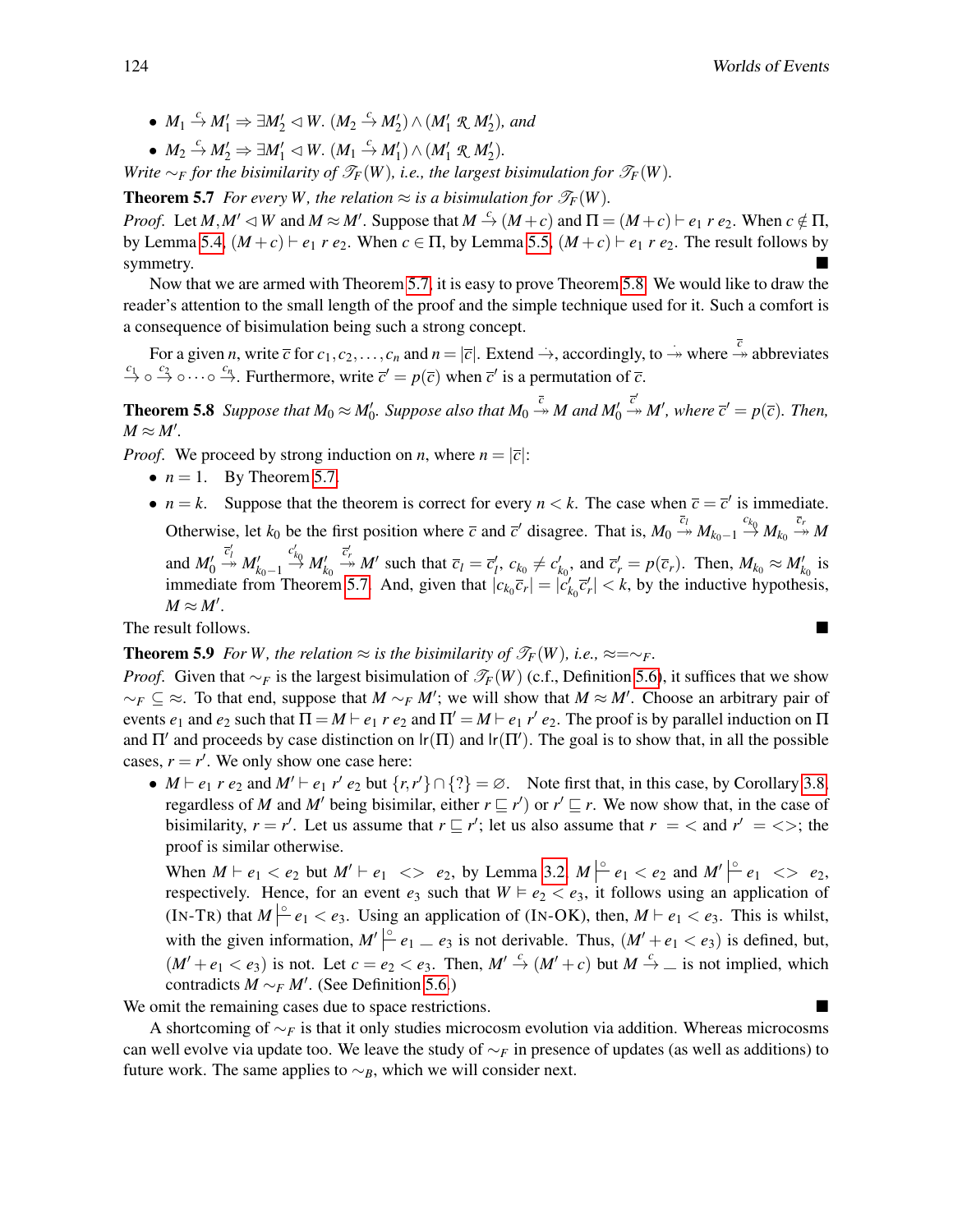## 6 Backward Bisimilarity

Only limited resources are available to devices, especially the edge devices. Emptying the disk or memory of such a device is routine then. To that end, usually, one removes the outdated data to come to a new manageable state. This section deals with when (causal) information is to be removed from devices, say due to resource limitation or outdatedness. That too can be seen as an evolution for a microcosm, albeit *backward* (Definition [6.1\)](#page-12-2). We show that microcosm analogy (Definition [5.1\)](#page-9-2) gives rise to a bisimilarity for backward evolution as well (Theorem [6.5\)](#page-12-3). Besides, this section presents the backward counterpart of Theorem [5.8](#page-11-0) that proves: The order of removal of causal information from bisimilar devices does not matter in that they will again be bisimilar once they are both done with the set of correspondences (Theorem [6.4\)](#page-12-1).

<span id="page-12-2"></span>**Definition 6.1** Define  $\stackrel{c}{\leftarrow}$  for the transition system  $\mathscr{T}_B(W) = (\mathscr{M}_W, \mathscr{C}_W^*, \leftarrow)$  such that  $M \stackrel{c}{\leftarrow} M'$  when  $M = (M' + c)$  *for some*  $c \in \mathcal{C}_W^*$ *. Call*  $\mathcal{T}_B(W)$  *the backward transition system of W.* 

The notation  $M \stackrel{c}{\leftarrow} M'$  is indeed intended to be read from left to right to denote getting from M to M' by the removal of *c*.

<span id="page-12-0"></span>**Definition 6.2** *Call a binary relation*  $\mathcal{R}$  *on*  $\mathcal{M}_W$  *a bisimulation for*  $\mathcal{P}_B(W)$  *when for every microcosms*  $M_1$  *and*  $M_2$  *of W such that*  $M_1 \mathcal{R}$ ,  $M_2$ *, the following hold:* 

- $M_1 \stackrel{c}{\leftarrow} M_1' \Rightarrow \exists M_2' \triangleleft W$ .  $(M_2 \stackrel{c}{\leftarrow} M_2') \wedge (M_1' \mathcal{R} M_2'),$  and
- $M_2 \stackrel{c}{\leftarrow} M'_2 \Rightarrow \exists M'_1 \triangleleft W$ .  $(M_1 \stackrel{c}{\leftarrow} M'_1) \wedge (M'_1 \mathcal{R} M'_2)$ .

*Write*  $\sim_B$  *for the bisimilarity of*  $\mathcal{T}_B(W)$ *, i.e., the largest bisimulation for*  $\mathcal{T}_B(W)$ *.* 

**Theorem 6.3** *For every W, the relation*  $\approx$  *is a bisimulation for*  $\mathcal{T}_B(W)$ *.* 

We extend  $\leftarrow$ , like  $\rightarrow$  to  $\leftarrow$  where  $\leftarrow$  abbreviates  $\leftarrow$   $\circ$   $\leftarrow$   $\circ$   $\leftarrow$   $\circ$   $\leftarrow$ . In words, the following theorem states that the order of removal is irrelevant so long as the same set of correspondences are removed from analogous microcosms.

<span id="page-12-1"></span>**Theorem 6.4** Suppose that  $M_0 \approx M'_0$ . Suppose also that  $M_0 \stackrel{\overline{c}}{\leftarrow} M$  and  $M'_0$  $\overline{c}^{\prime}$  *M'*, where  $\overline{c}^{\prime} = p(\overline{c})$ *. Then,*  $M \approx M'.$ 

<span id="page-12-3"></span>*Proof*. Similar to Theorem [5.8.](#page-11-0)

**Theorem 6.5** *For W, the relation* ≈ *is the bisimilarity of*  $\mathcal{T}_B(W)$ *, i.e.,* ≈=∼*B.* 

## 7 Related Work

The partial knowledge of a microcosm w.r.t. its enclosing world of events resembles the classical "knowledge vs common knowledge" model [\[15,](#page-14-11) [11\]](#page-14-12). The latter works, however, take an algorithmic approach. Whereas our work is proof-theoretic. Ben-Zvi and Moses [\[5,](#page-14-13) [4\]](#page-14-14) take the same approach to coin the *Syncausality* as an extension to happens-before for synchronised computations. Gonczarowski and Moses [\[13\]](#page-14-15) too generalise the classic model to characterise the interactive epistemic state when temporal constraints must be met. The final work in this thread [\[1\]](#page-14-16) extends the classic model for reasoning about trust in distributed settings.

Burckhardt [\[6\]](#page-14-17) takes a novel approach to define causal consistency not just in terms of happensbefore, but also w.r.t. arbitration order and visibility order. The gain is a more precise definition of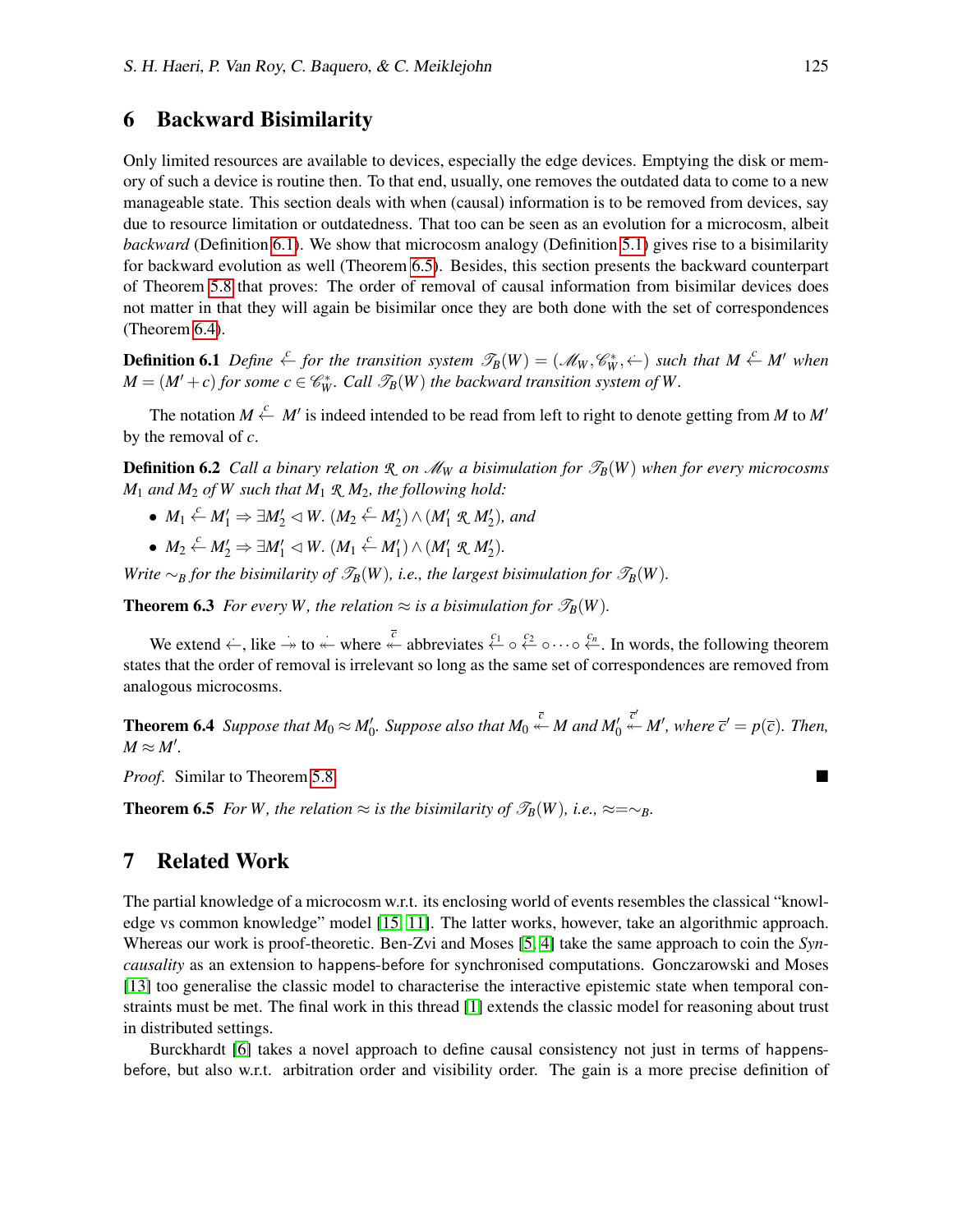how causality is used to ensure consistency. In addition to being model theoretic, unlike our work, his approach is not based on explicit causality [\[3\]](#page-14-18).

One particular motivation for confining the universal knowledge of a world of events to microcosms is scalability. Systems that reduce the overhead of maintaining scalable causal consistency in wide-area replicated key-value stores include Orbe [\[9\]](#page-14-19), COPS [\[17\]](#page-14-5), Eiger [\[18\]](#page-14-20), and ChainReaction [\[2\]](#page-14-21). COPS, in particular, defines *causal+ consistency*, which extends causal consistency with convergent conflict handling. This ensures that replicas that see concurrent updates will be updated in a consistent fashion. The systems mentioned above can incur significant overhead (in computation, storage, network load, and latency) to maintain causal consistency in scalable fashion. Du et. al [\[10\]](#page-14-22) explain the performance overhead of causal consistency vs. eventual consistency. They introduce a protocol to reduce this overhead at the cost of degrading the quality-of-service (offered to the client) by significantly increasing data staleness.

## 8 Conclusion and Future Work

To the best of our knowledge, this is the first proof-theoretic modelling of causality in distributed systems, with special emphasis on partiality of causal knowledge. In our model, a device has strictly less causal information than a holistic causality store (Lemma [3.7\)](#page-7-0). We offer rules for deducing causal information both when a device is online and offline (Definitions [3.1](#page-4-0) and [4.1\)](#page-8-0). We prove properties of our deductions, which are both theoretically attractive and practically valuable (Theorems [3.4,](#page-6-0) [3.5,](#page-6-1) Corollary [3.8,](#page-7-1) and Lemmata [4.2](#page-8-1) and [4.3\)](#page-9-0). We refute a causality folklore using a mechanical proof (Lemma [4.4\)](#page-9-1). We define two notions of bisimilarity (Definitions [5.6](#page-10-0) and [6.2\)](#page-12-0) to prove that the order of addition or removal of causal data is irrelevant for bisimilar devices (Theorems [5.8](#page-11-0) and [6.4,](#page-12-1) respectively).

There are two immediate improvements to our model that form interesting future work. The first is the study of how to retain [\(M4\)](#page-2-5) whilst still not disallowing arrival of new information (like Fig. [2\)](#page-4-2). The second is getting forward bisimilarity (and, therefore, backward bisimilarity) to also consider evolution from one microcosm to another by updates (as well as additions).

Our modelling does not take it into consideration that information about concurrent events might arrive not at the same time. That lag makes a device observe an internal ordering for concurrent events. The interplay between the concurrency and the internal order becomes more interesting when relaying the concurrency to the next device in the vicinity. Studying that interplay is future work. We anticipate that a new set of proof systems will be required, their status w.r.t. the ones in this paper also requires dedicated study. Another related future work is to take arbitration and visibility into account.

The ability to reason about partial causal information suggests positive interaction with causal+ consistency: replicas that are actually causal but for which the causality is not known yet will remain consistently updated as the known causality increases (i.e., updates do not have to be redone as knowledge increases). This is an important property of causal+ consistency that can be a useful model to have together with the deduction systems introduced in this paper. Future work will reveal how the ability to deduce causality can increase the efficiency of COPS (and its counterparts) by reducing the overhead.

Acknowledgements This work was partially funded by the [SyncFree](syncfree.lip6.fr) project in the European Seventh Framework Programme under Grant Agreement 609551 and by the Erasmus Mundus Joint Doctorate Programme under Grant Agreement 2012-0030. Our special thanks to the [SyncFree](syncfree.lip6.fr) peers for their prolific comments on the early versions of this work. We would like to also thank the anonymous referees for their constructive discussion over the ICE forum.